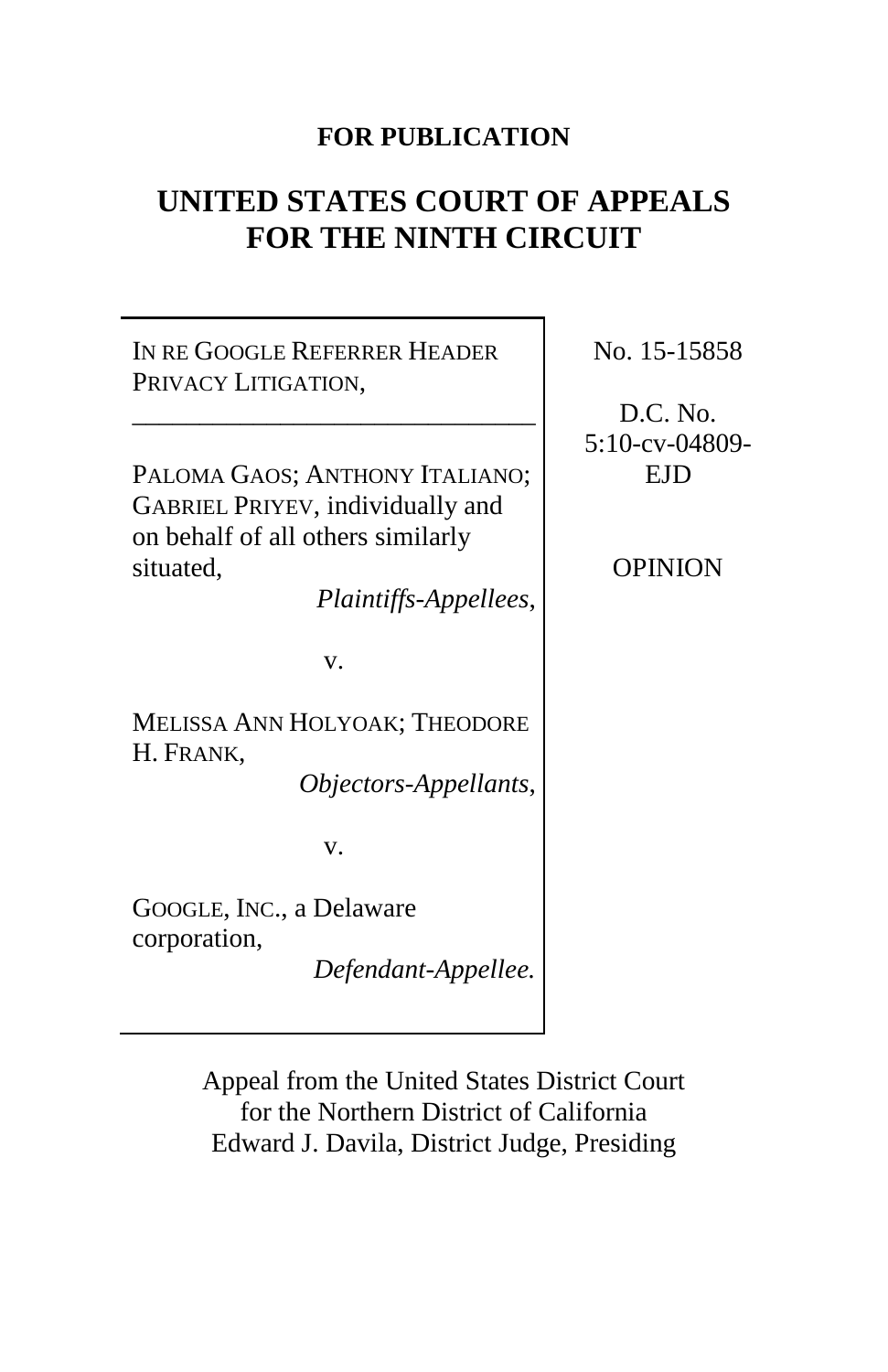Argued and Submitted March 13, 2017 San Francisco, California

Filed August 22, 2017

Before: J. Clifford Wallace, M. Margaret McKeown, and Jay S. Bybee, Circuit Judges.

Opinion by Judge McKeown; Partial Concurrence and Partial Dissent by Judge Wallace

# **SUMMARY[\\*](#page-1-0)**

### **Stored Communications Act / Settlement**

The panel affirmed the district court's order approving the *cy pres*-only settlement of a class action brought under the Stored Communications Act and state law by Google Search users, alleging that Google violated their privacy by disclosing their Internet search terms to owners of thirdparty websites.

The panel held that the district court did not abuse its discretion in approving the settlement, which provided that Google would pay a total of \$8.5 million and provide information on its website disclosing how users' search terms are shared with third parties, in exchange for a release of the claims of the approximately 129 million people who used Google Search in the United States between October 25, 2006 and April 25, 2014. Of the \$8.5 million

<span id="page-1-0"></span>**<sup>\*</sup>** This summary constitutes no part of the opinion of the court. It has been prepared by court staff for the convenience of the reader.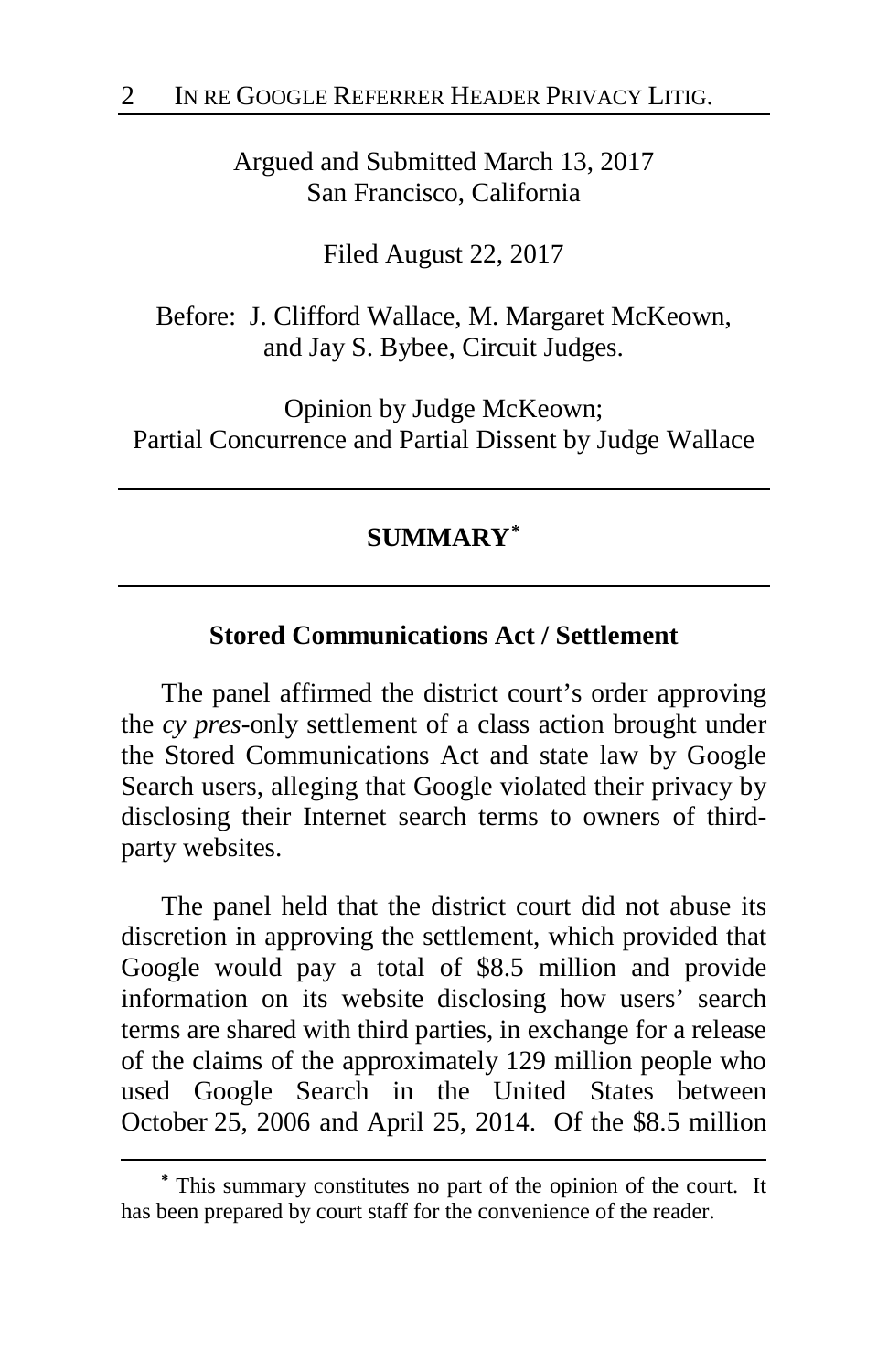settlement fund, approximately \$3.2 million was set aside for attorneys' fees, administration costs, and incentive payments to the named plaintiffs, and the remaining \$5.3 million or so was allocated to six *cy pres* recipients.

The panel held that the *cy pres*-only settlement, reached prior to class certification, was appropriate because the settlement fund was non-distributable. In addition, the fact that the settlement fund was non-distributable did not mean that a class action could not be the superior means of adjudicating the controversy under Fed. R. Civ. P. 23(b)(3). The panel held that approval of the settlement was not an abuse of discretion due to claimed relationships between counsel or the parties and some of the *cy pres*recipients. The panel held that a prior relationship or connection, without more, is not an absolute disqualifier. Rather, a number of factors, such as the nature of the relationship, the timing and recency of the relationship, the significance of dealings between the recipient and the party or counsel, the circumstances of the selection process, and the merits of the recipient play into the analysis. The panel also held that the district court did not abuse its discretion by approving the attorneys' fees and costs.

Concurring in part and dissenting in part, Judge Wallace agreed that a *cy pre*-only settlement was appropriate and that the district court did not abuse its discretion in calculating class counsel's fees. Dissenting from Section II of the majority opinion, Judge Wallace wrote that the fact alone that 47% of the settlement was being donated to the alma maters of class counsel raised an issue which, in fairness, the district court should have pursued further. Judge Wallace would vacate the district court's approval of the class settlement and remand with instructions to hold an evidentiary hearing, examine class counsel under oath, and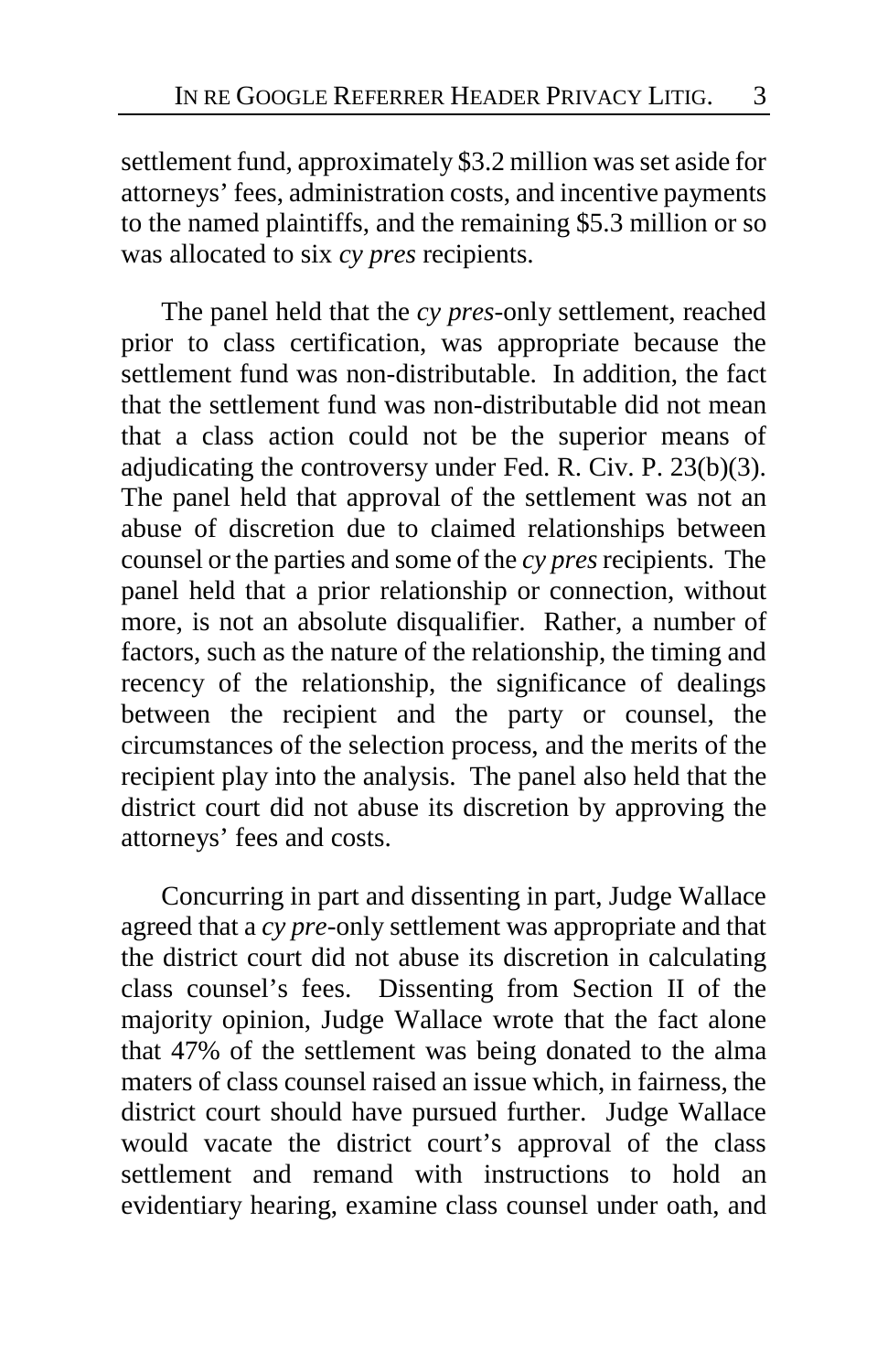determine whether class counsel's prior affiliation with the *cy pres* recipients played any role in their selection as beneficiaries.

### **COUNSEL**

Theodore H. Frank (argued), Melissa A. Holyoak, and Adam Ezra Schulman, Competitive Enterprise Institute, Center for Class Action Fairness, Washington, D.C., for Objectors-Appellants.

Kassra P. Nassiri (argued) and John J. Manier, Nassiri & Jung LLP, San Francisco, California, for Plaintiffs-Appellees.

Donald M. Falk (argued) and Edward D. Johnson, Mayer Brown LLP, Palo Alto, California; Daniel E. Jones, Mayer Brown LLP, Washington, D.C.; Randall W. Edwards, O'Melveny & Myers LLP, San Francisco, California; for Defendant-Appellee.

### **OPINION**

McKEOWN, Circuit Judge:

Google's free Internet search engine ("Google Search") processes more than one billion user-generated search requests every day. This case arises from class action claims that Google violated users' privacy by disclosing their Internet search terms to owners of third-party websites. We consider whether the district court abused its discretion in approving the \$8.5 million *cy pres*–only settlement and conclude that it did not.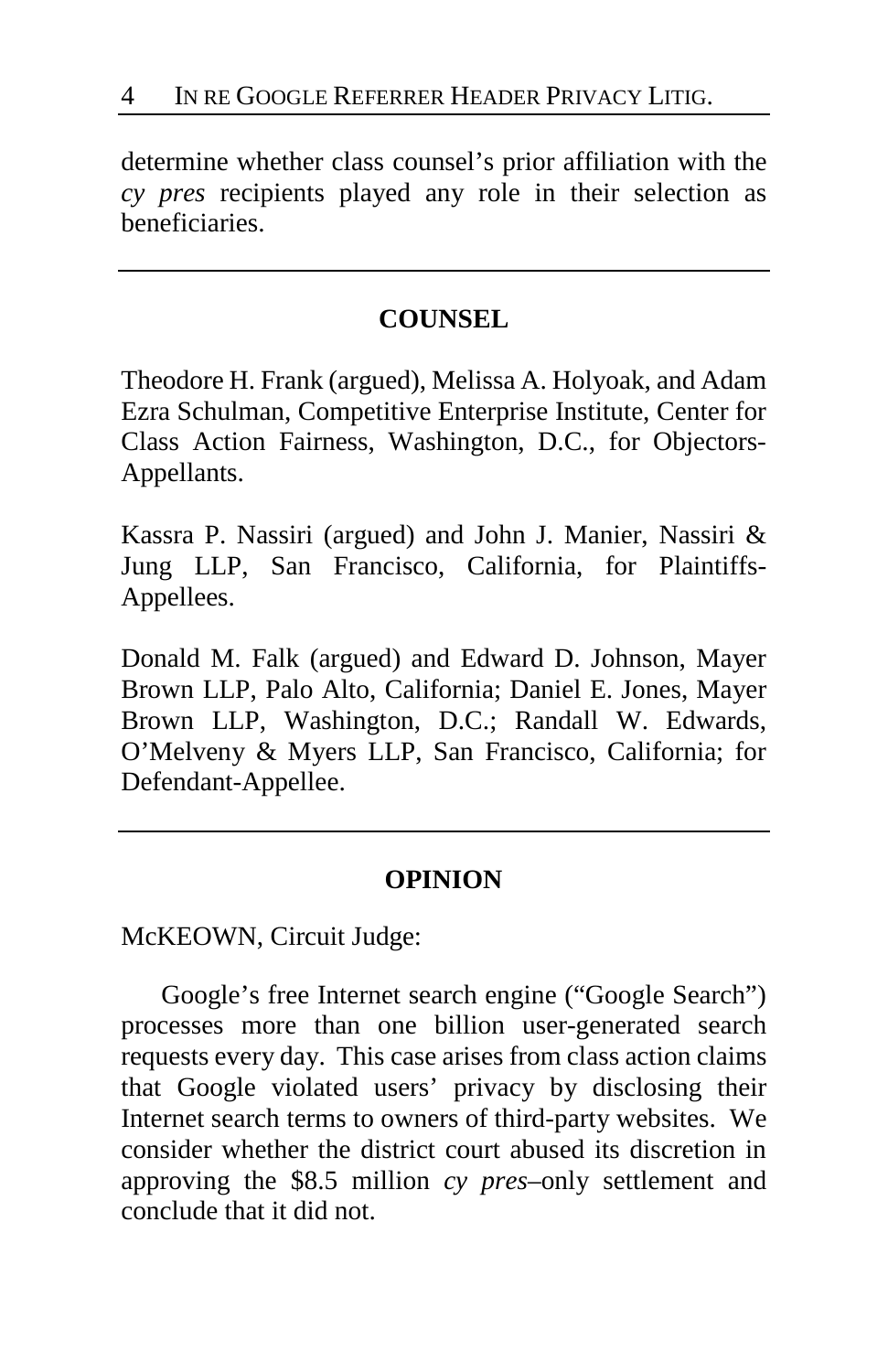#### **BACKGROUND**

In these consolidated class actions, three Google Search users—Paloma Gaos, Anthony Italiano, and Gabriel Priyev (collectively "plaintiffs")—asserted claims for violation of the Stored Communications Act, 18 U.S.C. § 2701 *et seq.*; breach of contract; breach of the covenant of good faith and fair dealing; breach of implied contract; and unjust enrichment. The plaintiffs sought statutory and punitive damages and declaratory and injunctive relief for the alleged privacy violations.

The claimed privacy violations are the consequence of the browser architecture. Once users submit search terms to Google Search, it returns a list of relevant websites in a new webpage, the "search results page." Users can then visit any website listed in the search results page by clicking on the provided link.

When a user visits a website via Google Search, that website is allegedly privy to the search terms the user originally submitted to Google Search. This occurs because, for each search results page, Google Search generates a unique "Uniform Resource Locator" ("URL") that includes the user's search terms. In turn, every major desktop and mobile web browser (including Internet Explorer, Firefox, Chrome, and Safari) by default reports the URL of the last webpage that the user viewed before clicking on the link to the current page as part of "referrer header" information. *See In re Zynga Privacy Litig.*, 750 F.3d 1098, 1102 (9th Cir. 2014) (explaining how "referrer headers" operate).**[1](#page-4-0)**

<span id="page-4-0"></span><sup>&</sup>lt;sup>1</sup> For instance, if a user enters "2016 presidential election" into Google Search and clicks on a link to www.cnn.com/election on the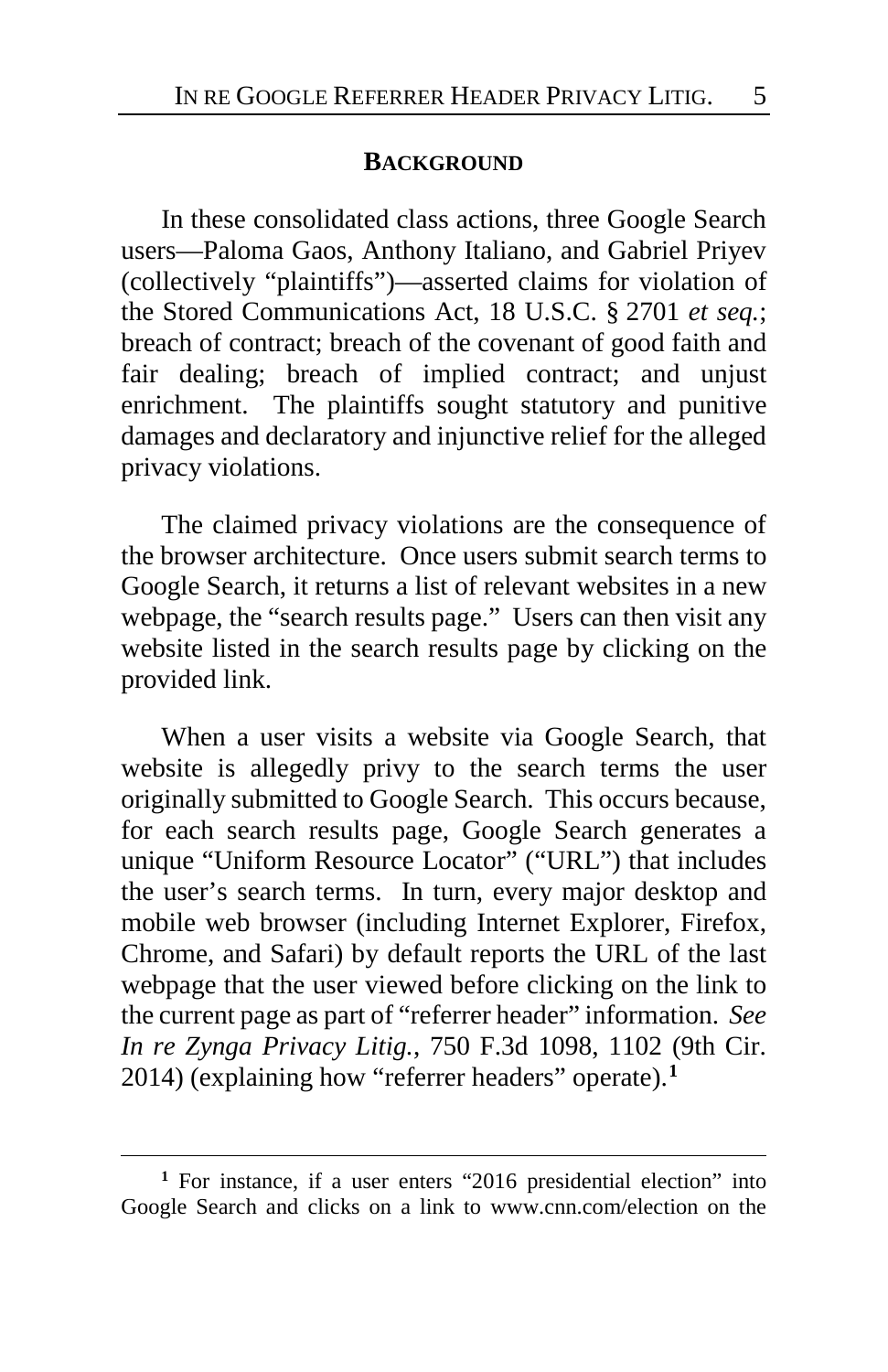The genesis of the plaintiffs' complaints is the application of the search protocol, coupled with Google's "Web History" service, which tracks and stores account holders' browsing activity on Google's servers. Following mediation, the parties reached a settlement, which they submitted to the district court for preliminary approval in July 2013. The settlement provided that Google would pay a total of \$8.5 million and provide information on its website disclosing how users' search terms are shared with third parties, in exchange for a release of the claims of the approximately 129 million people who used Google Search in the United States between October 25, 2006 and April 25, 2014 (the date the class was given notice of the settlement).

Of the \$8.5 million settlement fund, approximately \$3.2 million was set aside for attorneys' fees, administration costs, and incentive payments to the named plaintiffs. The remaining \$5.3 million or so was allocated to six *cy pres* recipients, each of which would receive anywhere from 15 to 21% of the money, provided that they agreed "to devote the funds to promote public awareness and education, and/or to support research, development, and initiatives, related to protecting privacy on the Internet." The six recipients were AARP, Inc.; the Berkman Center for Internet and Society at Harvard University; Carnegie Mellon University; the Illinois Institute of Technology Chicago-Kent College of Law Center for Information, Society and Policy; the Stanford Center for Internet and Society; and the World Privacy Forum. Each of the recipients submitted a detailed proposal for how the funds would be used to promote Internet privacy.

search results page, the "referrer header" would tell CNN that the user found her way there via "http://www.google.com/search?q=2016+presi dential+election."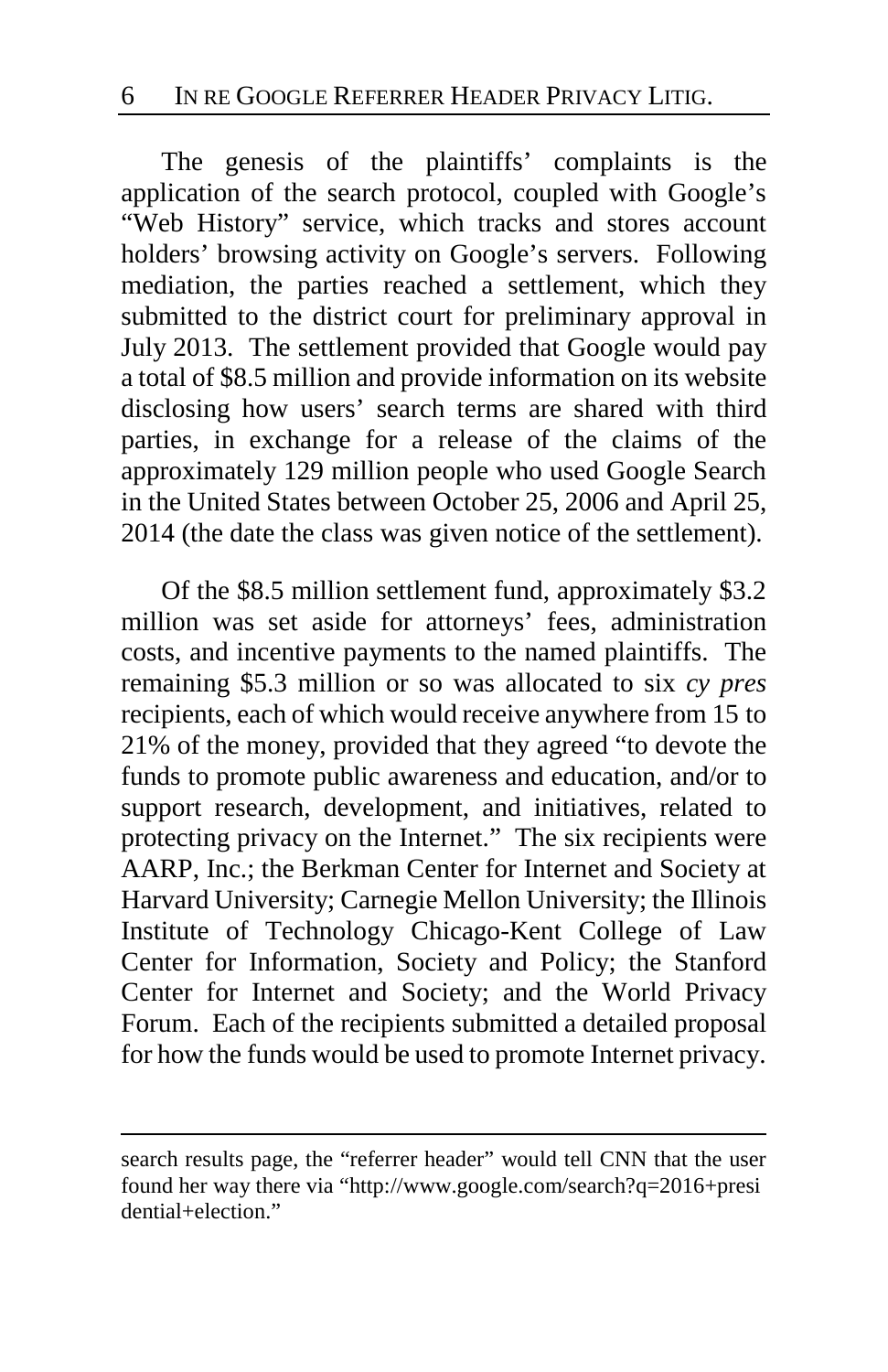After a hearing, the district court certified the class for settlement purposes and preliminarily approved the settlement. Notice was given to the class on April 25, 2014, via a website, toll-free telephone number, paid banner ads, and press articles. Thirteen class members opted out of the settlement, and five class members, including Melissa Ann Holyoak and Theodore H. Frank (collectively "Objectors"), filed objections.

Following a final settlement approval hearing at which the district court heard from both the parties and Objectors, the district court granted final approval of the settlement on March 31, 2015. With respect to the objections, the district court found that: (1) a *cy pres–*only settlement was appropriate because the settlement fund was nondistributable; (2) whether or not the settlement was *cy pres–* only had no bearing on whether Rule 23(b)(3)'s superiority requirement was met; (3) the *cy pres* recipients had a substantial nexus to the interests of the class members, and there was no evidence that the parties' preexisting relationships with the recipients factored into the selection process; and (4) the attorneys' fees were commensurate with the benefit to the class. The district court awarded \$2.125 million in fees to class counsel and \$15,000 in incentive awards to the three named plaintiffs. Objectors appealed.

#### **ANALYSIS**

The settlement at issue involves a *cy pres–*only distribution of the \$5.3 million or so that remains in the settlement fund after attorneys' fees, administration costs, and incentive awards for the named plaintiffs are accounted for. *Cy pres*, which takes its name from the Norman French expression *cy pres comme possible* (or "as near as possible"), is an equitable doctrine that originated in trusts and estates law as a way to effectuate the testator's intent in making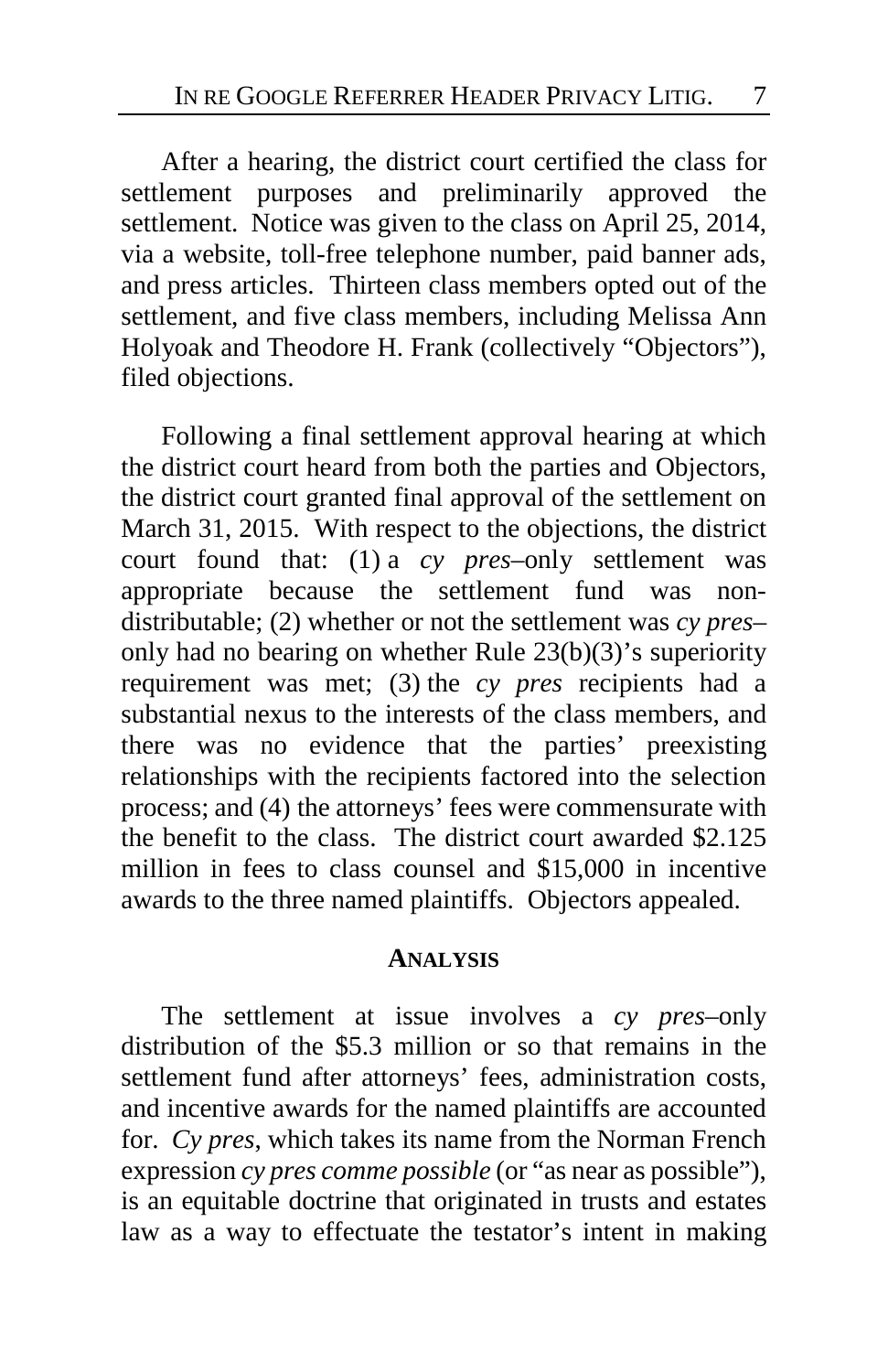charitable gifts. *Nachshin v. AOL, LLC*, 663 F.3d 1034, 1038 (9th Cir. 2011). In the class action settlement context, the *cy pres* doctrine permits a court to distribute unclaimed or non-distributable portions of a class action settlement fund to the "next best" class of beneficiaries for the indirect benefit of the class. *Id*.

Here, the *cy pres* recipients were six organizations that have pledged to use the settlement funds to promote the protection of Internet privacy. We review for abuse of discretion the district court's approval of the proposed class action settlement. *Id.* In addition, because the settlement took place before formal class certification, settlement approval requires a "higher standard of fairness." *Lane v. Facebook, Inc.*, 696 F.3d 811, 819 (9th Cir. 2012) (quoting *Hanlon v. Chrysler Corp*., 150 F.3d 1011, 1026 (9th Cir. 1998)), *cert. denied sub nom. Marek v. Lane*, 134 S. Ct. 8 (2013). Recognizing that, at this early stage of litigation, the district court cannot as effectively monitor for collusion and other abuses, we scrutinize the proceedings to discern whether the court sufficiently "account[ed] for the possibility that class representatives and their counsel have sacrificed the interests of absent class members for their own benefit." *Id.*

### **I. Appropriateness of the** *Cy Pres***–Only Settlement**

As an initial matter, we quickly dispose of the argument that the district court erred by approving a *cy pres*–only settlement. Notably, Objectors do not contest the value of the settlement nor do they plead monetary injury. To be sure, *cy pres*–only settlements are considered the exception, not the rule. *See Klier v. Elf Atochem N. Am., Inc.*, 658 F.3d 468, 474 (5th Cir. 2011) (explaining that direct distributions to class members are preferable because "[t]he settlement-fund proceeds, having been generated by the value of the class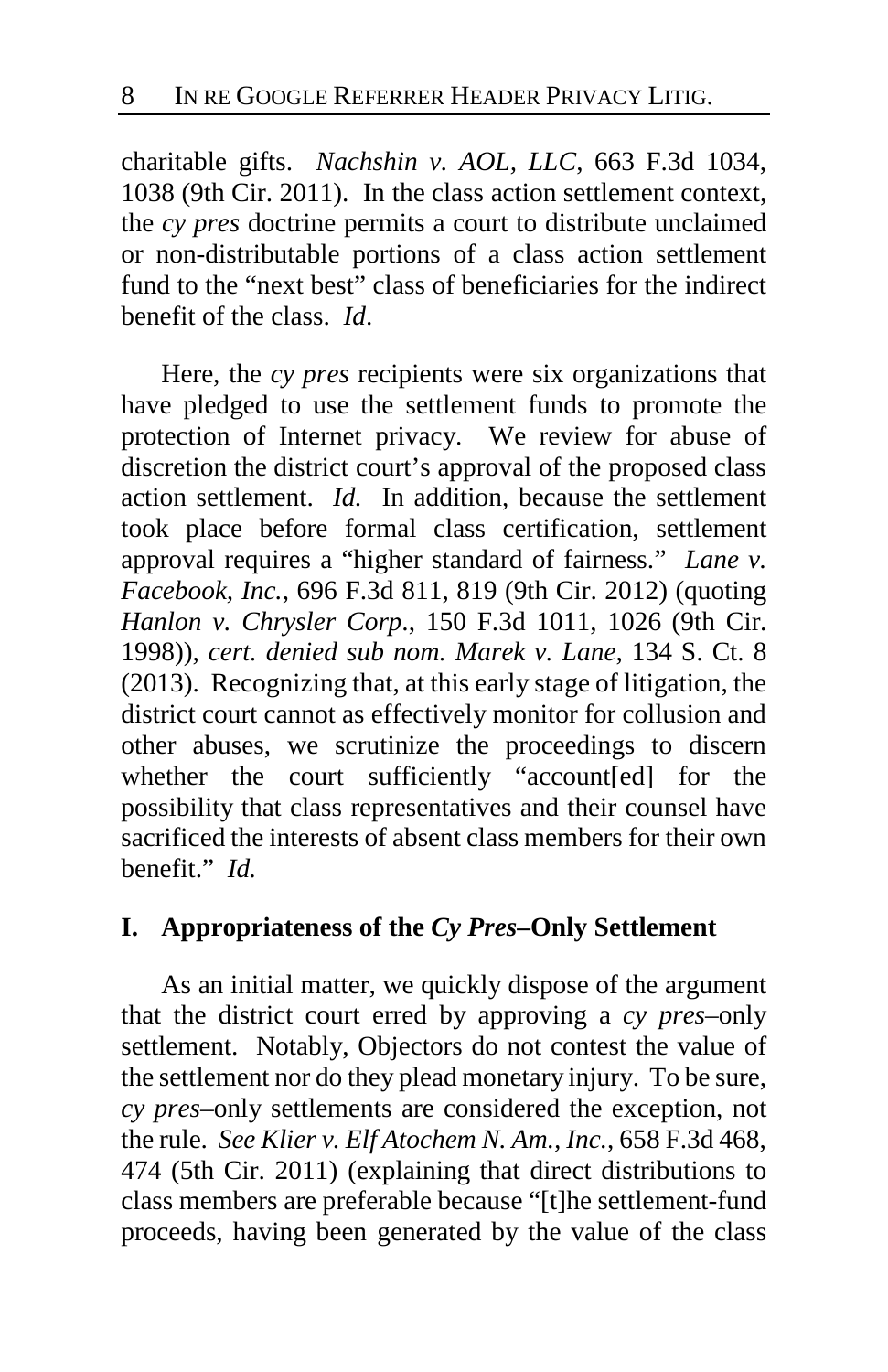members' claims," are "the property of the class"); *accord* William B. Rubenstein, Newberg on Class Actions § 12:26 (5th ed. 2017). However, they are appropriate where the settlement fund is "non-distributable" because "the proof of individual claims would be burdensome or distribution of damages costly." *Lane*, 696 F.3d at 819 (quoting *Nachshin*, 663 F.3d at 1038). We have never imposed a categorical ban on a settlement that does not include direct payments to class members.

The district court's finding that the settlement fund was non-distributable accords with our precedent. In *Lane*, we deemed direct monetary payments "infeasible" where each class member's individual recovery would have been "*de minimis*" because the remaining settlement fund was approximately \$6.5 million and there were over 3.6 million class members. *Id.* at 817–18, 820–21. The gap between the fund and a miniscule award is even more dramatic here. The remaining settlement fund was approximately \$5.3 million, but there were an estimated 129 million class members, so each class member was entitled to a paltry 4 cents in recovery—a *de minimis* amount if ever there was one. The district court found that the cost of verifying and "sending out very small payments to millions of class members would exceed the total monetary benefit obtained by the class."

To begin, the district court found that the amount of the fund was appropriate given the shakiness of the plaintiffs' claims. Objectors do not contend that it would have been feasible to make a 4-cent distribution to every class member. Instead, they ask us to impose a mechanism that would permit a miniscule portion of the class to receive direct payments, eschewing a class settlement that benefits members through programs on privacy and data protection instituted by the *cy pres* recipients. Objectors suggest, for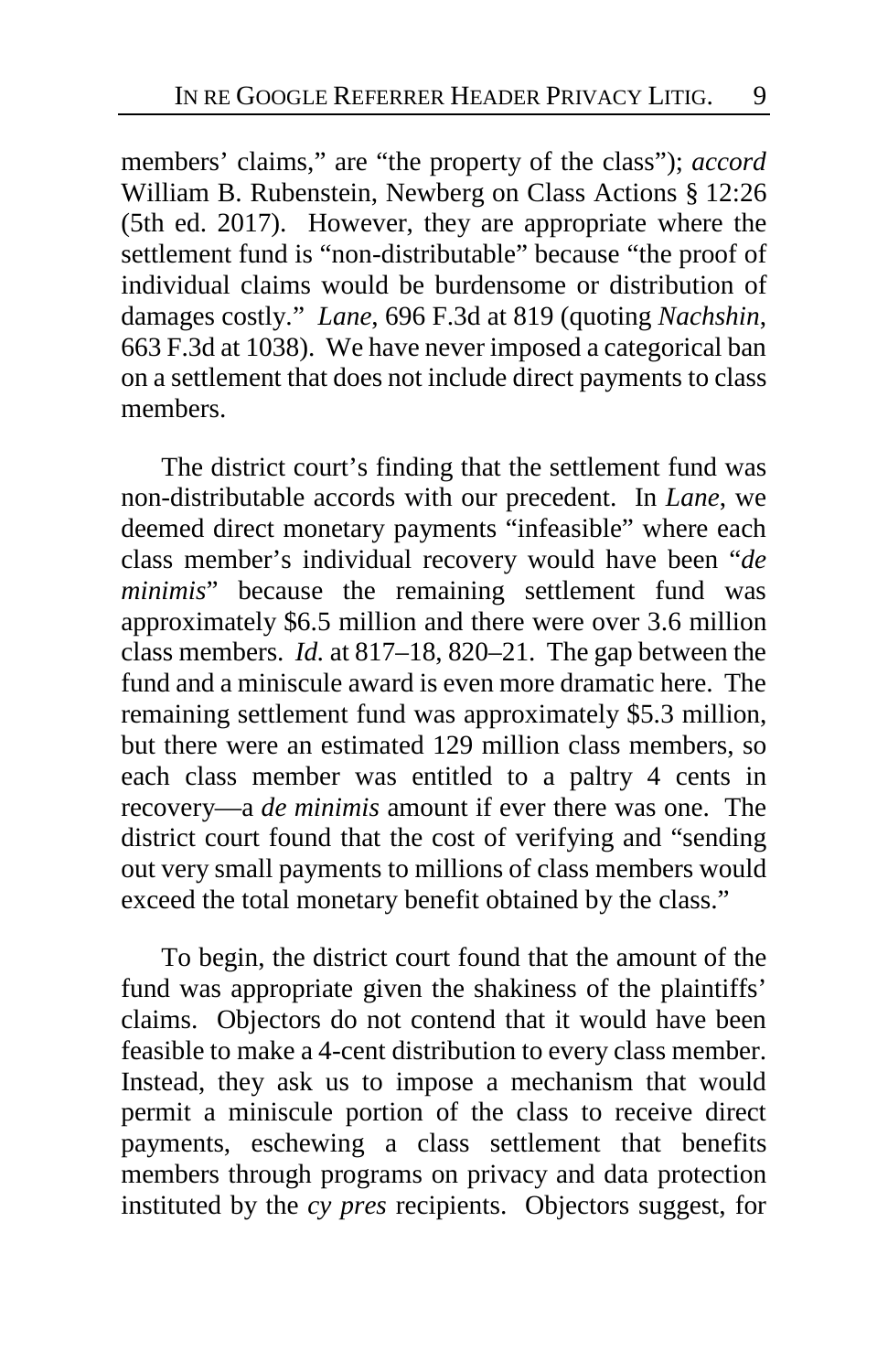example, that "it is possible to compensate an oversized class with a small settlement fund by random lottery distribution," or by offering "\$5 to \$10 per claimant" on the assumption that few class members will make claims. Our review of the district court's settlement approval is not predicated simply on whether there may be "possible" alternatives; rather, we benchmark whether the district court discharged its obligation to assure that the settlement is "fair, adequate, and free from collusion." *Lane*, 696 F.3d at 819 (quoting *Hanlon*, 150 F.3d at 1027). If we took their objections at face value, Objectors would have us jettison the teachings of *Lane*. Objectors would also have us ignore our prior endorsement of *cy pres* awards that go to uses consistent with the nature of the underlying action. *Nachshin*, 663 F.3d at 1039–40.**[2](#page-9-0)**

Likewise, we easily reject Objectors' argument that if the settlement fund *was* non-distributable, then a class action cannot be the superior means of adjudicating this controversy under Rule  $23(b)(3)$ . "[T]he purpose of the superiority requirement is to assure that the class action is the most efficient and effective means of resolving the controversy." *Wolin v. Jaguar Land Rover N. Am., LLC*, 617 F.3d 1168, 1175 (9th Cir. 2010) (alteration in original) (quoting 7AA Charles Alan Wright et al., Federal Practice and Procedure § 1779 (3d ed. 2005)). Not surprisingly, there

<span id="page-9-0"></span>**<sup>2</sup>** It bears noting, of course, that district courts are not precluded from approving other distribution methods that might benefit the class more directly under certain circumstances. However, the fact that there are other conceivable methods of distribution does not mean that the district court abused its discretion by declining to adopt them. *See Kode v. Carlson*, 596 F.3d 608, 612 (9th Cir. 2010) (per curiam) (holding that "[t]he abuse of discretion standard requires us to uphold a district court determination that falls within a broad range of permissible conclusions").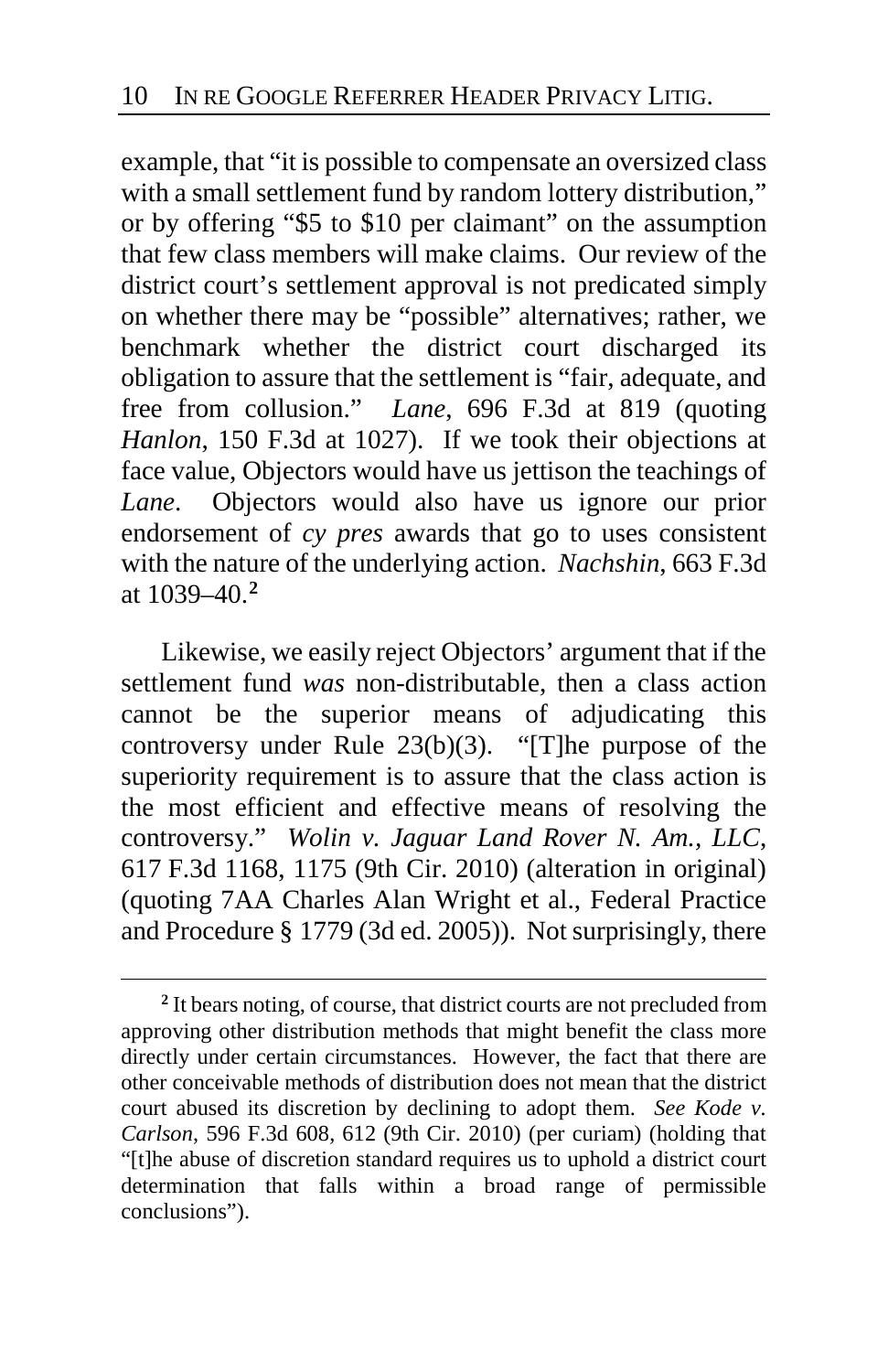is a relationship between the superiority requirement and the appropriateness of a *cy pres*–only settlement. The two concepts are not mutually exclusive, since "[w]here recovery on an individual basis would be dwarfed by the cost of litigating on an individual basis, this factor weighs in favor of class certification." *Id.* The district court did not abuse its discretion in finding the superiority requirement was met because the litigation would otherwise be economically infeasible. This finding dovetails with the rationale for the *cy pres–*only settlement.**[3](#page-10-0)**

### **II. The** *Cy Pres* **Recipients**

 $\overline{a}$ 

We now turn to the crux of this appeal: whether approval of the settlement was an abuse of discretion due to claimed relationships between counsel or the parties and some of the *cy pres* recipients.We have long recognized that the *cy pres*  doctrine, when "unbridled by a driving nexus between the plaintiff class and the *cy pres* beneficiaries[,] poses many nascent dangers to the fairness of the distribution process," because the selection process may then "answer to the whims and self interests of the parties, their counsel, or the court." *Nachshin*, 663 F.3d at 1038–39; *see also Dennis v. Kellogg Co.*, 697 F.3d 858, 865 (9th Cir. 2012); *Six (6)* 

<span id="page-10-0"></span>**<sup>3</sup>** Objectors point to *In re Hotel Tel. Charges*, 500 F.2d 86, 91 (9th Cir. 1974), as an example of a case where we found the superiority requirement not met because "the principal, if not the only, beneficiaries to the class action are to be the attorneys for the plaintiffs and not the individual class members." But *In re Hotel* did not involve a *cy pres* distribution or even a settlement. *See id*. Instead, we held that a class action was not the superior means of resolving the controversy because the class members' antitrust claims involved a "great variety" of individualized determinations. *Id.* at 90–91; *see also Six (6) Mexican Workers v. Ariz. Citrus Growers*, 904 F.2d 1301, 1305–06 (9th Cir. 1990) (distinguishing *In re Hotel* on the basis that the case raised concerns regarding "individual proof of damages").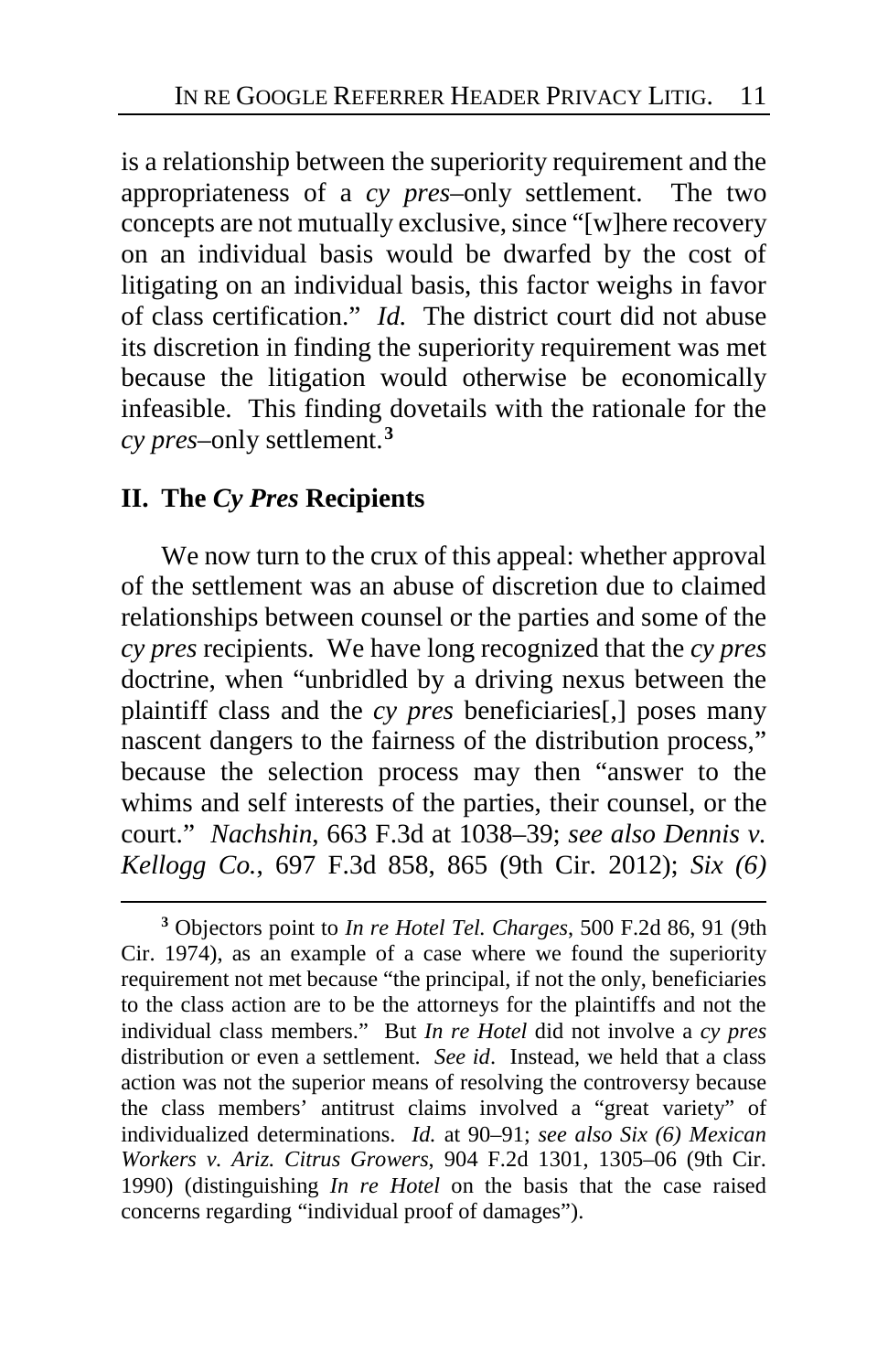*Mexican Workers v. Ariz. Citrus Growers*, 904 F.2d 1301, 1308–39 (9th Cir. 1990). Due to these dangers, we require *cy pres* awards to meet a "nexus" requirement by being tethered to the objectives of the underlying statute and the interests of the silent class members. *Nachshin*, 663 F.3d at 1039.

Objectors suggest that the district court rubber-stamped the settlement, by "simply h[olding] that the Ninth Circuit and district courts have approved other all–*cy–pres* settlements and class members effectively had no right to complain about the parties' choice of compromise." That characterization is unfair and untrue. And oddly, despite this claim, Objectors do not dispute that the nexus requirement is satisfied here.

The district court found that the six *cy pres* recipients are "established organizations," that they were selected because they are "independent," have a nationwide reach and "a record of promoting privacy protection on the Internet," and "are capable of using the funds to educate the class about online privacy risks." Although the district court expressed some disappointment that the recipients were the "usual suspects," it recognized that "failure to diversify the list of distributees is not a basis to reject the settlement . . . when the proposed recipients otherwise qualify under the applicable standard." Accordingly, the district court appropriately found that the *cy pres* distribution addressed the objectives of the Stored Communications Act and furthered the interests of the class members. Previous *cy pres* distributions rest on this same understanding of the nexus requirement. *See, e.g.*, *Dennis*, 697 F.3d at 866–67 (no nexus between false advertising claims relating to the nutritional value of Frosted Mini-Wheats® and charities providing food for the indigent); *Lane*, 696 F.3d at 817, 820–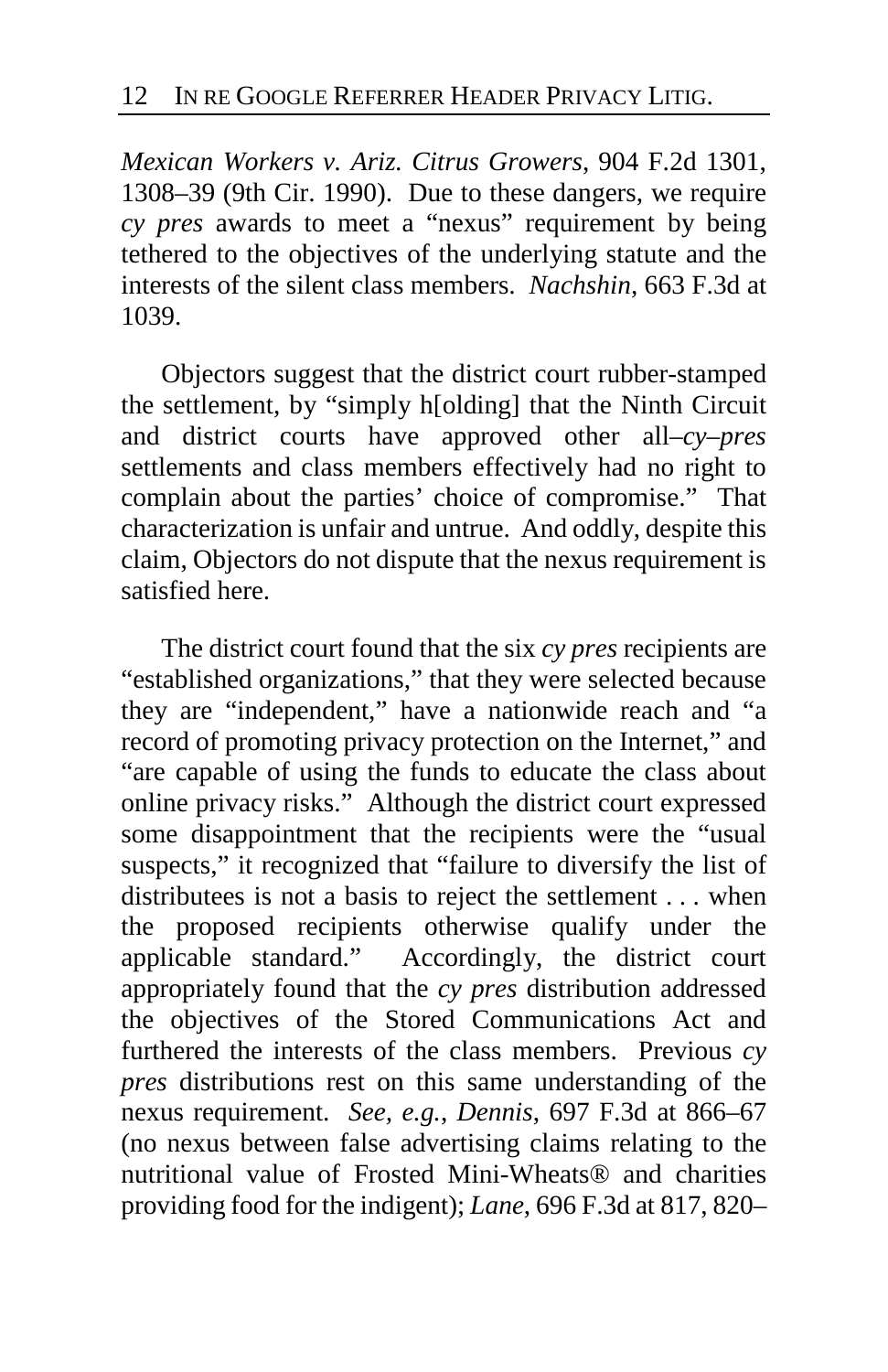22 (nexus between Facebook privacy claims and charity giving grants promoting online privacy and security); *Nachshin*, 663 F.3d at 1039–41 (no nexus between breach of privacy, unjust enrichment, and breach of contract claims relating to AOL's provision of commercial e-mail services and the Legal Aid Foundation of Los Angeles, the Boys and Girls Clubs of Santa Monica and Los Angeles, and the Federal Judicial Center Foundation); *Six (6) Mexican Workers*, 904 F.2d at 1307–09 (no nexus between Farm Labor Contractor Registration Act claims and foundation operating human assistance projects in areas where plaintiffs resided).

Nonetheless, Objectors take issue with the choice of *cy pres* recipients because Google has in the past donated to at least some of the *cy pres* recipients, three of the *cy pres* recipients previously received Google settlement funds, and three of the *cy pres* recipients are organizations housed at class counsel's *alma maters*. *See In re Google Buzz Privacy Litig.*, No. C 10-00672 JW, 2011 WL 7460099, at \*3 (N.D. Cal. Jun. 2, 2011). The Objectors point to a comment from the American Law Institute's ("ALI") Principles of the Law of Aggregate Litigation which suggests that "[a] *cy pres* remedy should not be ordered if the court or any party has any significant prior affiliation with the intended recipient that would raise substantial questions about whether the selection of the recipient was made on the merits." Principles of the Law of Aggregate Litig. § 3.07 cmt. b (Am. Law Inst. 2010) (emphasis added).**[4](#page-12-0)**

The benchmark for "significant prior affiliation" is left undefined. *Id.* Of course it makes sense that the district

<span id="page-12-0"></span>**<sup>4</sup>** This statement is found in a comment that is unsupported by any illustration, case law, or other authority. *Id.* § 3.07 cmt. b.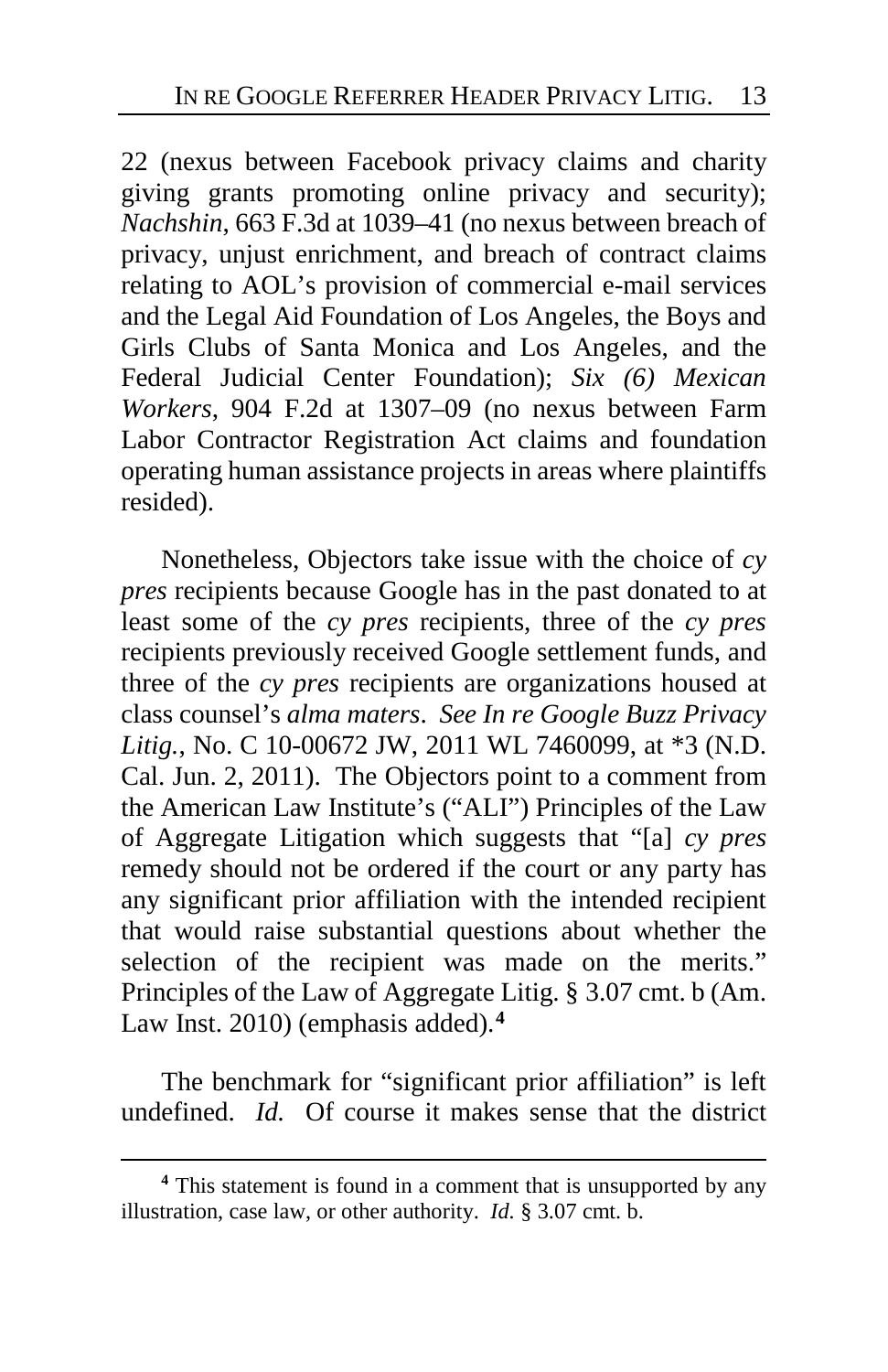court should examine any claimed relationship between the *cy pres* recipient and the parties or their counsel. But a prior relationship or connection between the two, without more, is not an absolute disqualifier. Rather, a number of factors, such as the nature of the relationship, the timing and recency of the relationship, the significance of dealings between the recipient and the party or counsel, the circumstances of the selection process, and the merits of the recipient play into the analysis. The district court explicitly or implicitly addressed this range of considerations.

We do not need to explore the contours of the "significant prior affiliation" comment because in the context of this settlement, the claimed relationships do not "raise substantial questions about whether the selection of the recipient was made on the merits." *See id.* § 3.07 cmt. b.**[5](#page-13-0)** As a starting premise, Google's role as a party in reviewing the *cy pres* recipients does not cast doubt on the settlement. In *Lane*, we approved a *cy pres*–only settlement in which the distributor of the settlement fund was a newlycreated entity run by a three-member board of directors, one of whom was defendant Facebook's Director of Public Policy. 696 F.3d at 817. We rejected the claim that this structure created an "unacceptable conflict of interest," explaining that "[w]e do not require . . . that settling parties select a *cy pres* recipient that the court or class members would find ideal" since "such an intrusion into the private parties' negotiations would be improper and disruptive to the

<span id="page-13-0"></span>**<sup>5</sup>** Other circuits have endorsed § 3.07's preference for direct distribution to class members over the use of *cy pres* awards where practicable. *See In re BankAmerica Corp. Sec. Litig.*, 775 F.3d 1060, 1064–65 (8th Cir. 2015); *Klier*, 658 F.3d at 475 n.16. And though we have not adopted § 3.07, we too have expressed a similar preference. *See Nachshin*, 663 F.3d at 1036. However, no circuit has yet adopted § 3.07 comment b's "significant prior affiliation" reference.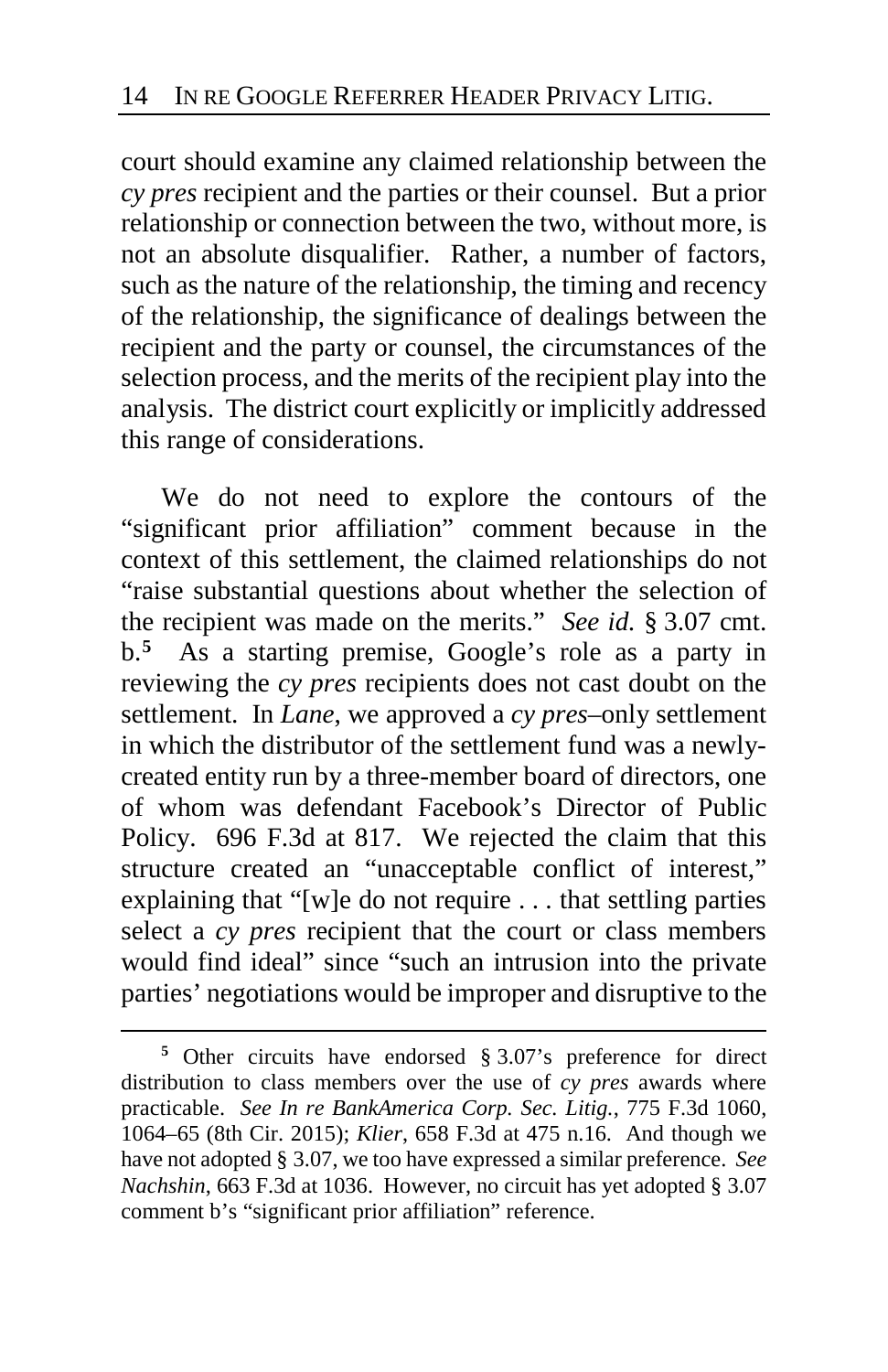settlement process." *Id.* at 820–21. Instead, we recognized that, as the "'offspring of compromise,'" settlement agreements "necessarily reflect the interests of both parties to the settlement." *Id.* at 821 (quoting *Hanlon*, 150 F.3d at 1027). Thus, we concluded that Facebook's ability to have "its say" in the distribution of *cy pres* funds was "the unremarkable result of the parties' give-and-take negotiations" and acceptable so long as the nexus requirement was satisfied. *Id.* at 821–22.

Given the burgeoning importance of Internet privacy, it is no surprise that Google has chosen to support the programs and research of recognized academic institutes and nonprofit organizations. Google has donated to hundreds of third-party organizations whose work implicates technology and Internet policy issues, including university research centers, think tanks, advocacy groups, and trade organizations.**[6](#page-14-0)** These earlier donations do not undermine the selection process employed to vet the *cy pres* recipients in this litigation. The district court conducted a "careful[] review" of the recipient's "detailed proposals" and found a "substantial nexus" between the recipients and the interests of the class members. Notably, some of the recipient organizations have challenged Google's Internet privacy policies in the past.**[7](#page-14-1)** Most importantly, there was

 $\overline{a}$ 

<span id="page-14-1"></span>**<sup>7</sup>** At least one of the recipients, World Privacy Forum, has publicly criticized Google's lack of transparency regarding its privacy policies. *See* Joseph Menn, *Privacy Advocates Target Google*, L.A. Times (June 4, 2008), http://articles.latimes.com/2008/jun/04/business/fi-google4. And a complaint filed by the World Privacy Forum and a Stanford Center

<span id="page-14-0"></span>**<sup>6</sup>** *See Transparency – U.S. Public Policy – Google*, Google.com, https://www.google.com/publicpolicy/transparency.html (last visited July 21, 2017) (listing third-party organizations Google has supported in the past).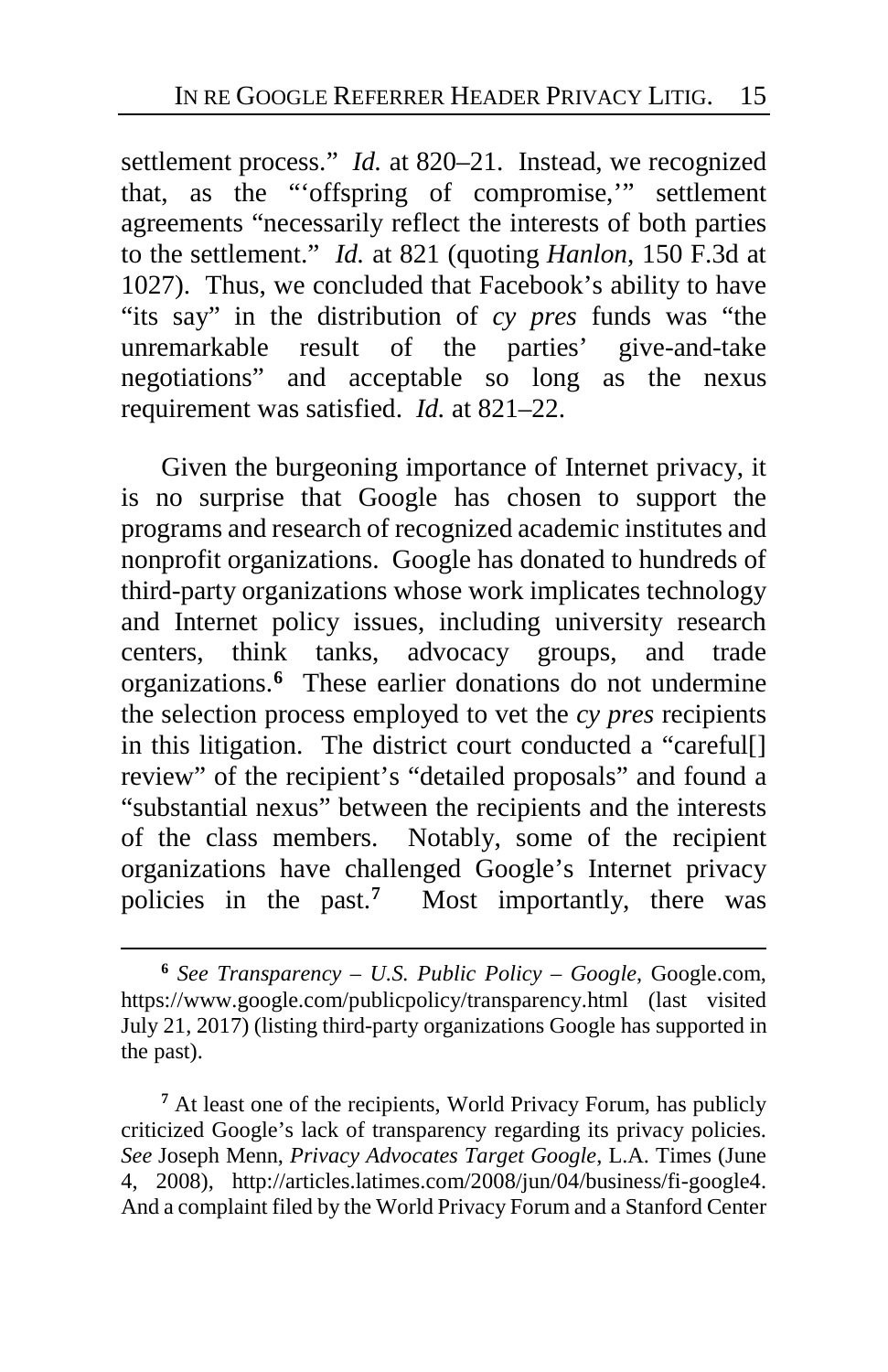transparency in this process, with the proposed recipients disclosing donations received from Google. Each recipient's *cy pres* proposal identified the scope of Google's previous contributions to that organization, and, unlike in *Lane*, explained how the *cy pres* funds were distinct from Google's general donations. *See Dennis*, 697 F.3d at 867–68 (casting doubt on the value of *cy pres* funds that a defendant "has already obligated itself to donate"). Citing *Lane*, the district court found that "[t]he chosen recipients and their respective proposals are sufficiently related so as to warrant approval; they do not have to be the recipients that objectors or the court consider ideal."

The objection that three of the *cy pres* recipients had previously received *cy pres* funds from Google does not impugn the settlement without something more, such as fraud or collusion. *See Rodriguez v. W. Publ'g Corp.*, 563 F.3d 948, 965 (9th Cir. 2009). That "something more" is missing here. Indeed, the proposition that *cy pres* funds should not be awarded to previous recipients would be in some tension with our nexus requirements. As we have recognized, it is often beneficial for a *cy pres* recipient to have a "'substantial record of service," because such a

 for Internet and Society study played a key role in the \$17 million fine Google paid to the Federal Trade Commission for circumventing user's privacy choices in Apple's Safari Internet browser. *See* Kukil Bora, *FTC Appears Ready to Fine Google Millions Over Apple Safari Privacy Breach*, Int'l Bus. Times (May 5, 2012), http://www.ibtimes.com/ftcappears-ready-fine-google-millions-over-apple-safari-privacy-breachreport-696537; Claire Cain Miller, *Google to Pay \$17 Million to Settle Privacy Case*, N.Y. Times (Nov. 18, 2013), http://www.nytimes.com/2 013/11/19/technology/google-to-pay-17-million-to-settle-privacycase.html; Elinor Mills*, Privacy Brouhaha Reveals Google's Split Personality*, CNET (Feb. 17, 2012), http://www.cnet.com/news/privacybrouhaha-reveals-googles-split-personality/. Both organizations are *cy* 

*pres* recipients here.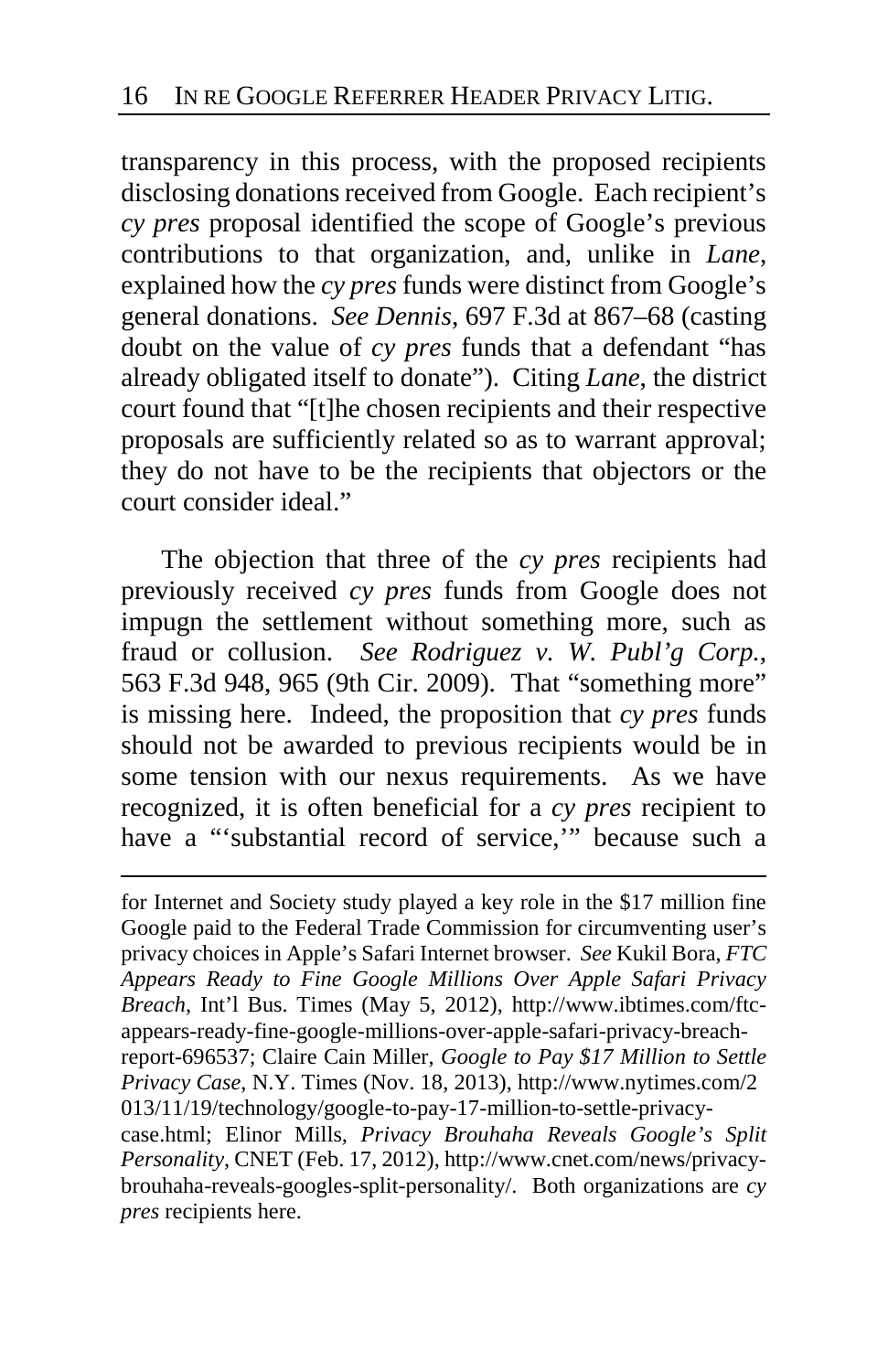record inspires confidence that the recipient will use the funds to the benefit of class members. *See Dennis*, 697 F.3d at 865 (quoting *Six (6) Mexican Workers*, 904 F.2d at 1308); *Lane*, 696 F.3d at 822. But in emerging areas such as Internet and data privacy, expertise in the subject matter may limit the universe of qualified organizations that can meet the strong nexus requirements we impose upon *cy pres* recipients. Given that, over time, major players such as Google may be involved in more than one *cy pres* settlement, it is not an abuse of discretion for a court to bless a strong nexus between the *cy pres* recipient and the interests of the class over a desire to diversify the pick via novel beneficiaries that are less relevant or less qualified. *See Nachshin*, 663 F.3d at 1040 (considering whether the *cy pres* distribution "provide[s] reasonable certainty that any member will be benefitted").

Finally, we reject the proposition that the link between the *cy pres* recipients and class counsel's *alma maters* raises a significant question about whether the recipients were selected on the merits. There may be occasions where the nature of the alumni connections between the parties and the recipients could cast doubt on the propriety of the selection process. But here, we have nothing more than a barebones allegation that class counsel graduated from schools that house the Internet research centers that will receive funds.

The claim that counsel's receipt of a degree from one of these schools taints the settlement can't be entertained with a straight face. Each of these schools graduates thousands of students each year. Objectors have never disputed that class counsel have no ongoing or recent relationships with their *alma maters* and have no affiliations with the specific research centers. Nor did the district court simply accept this concession or put the burden on the Objectors. The district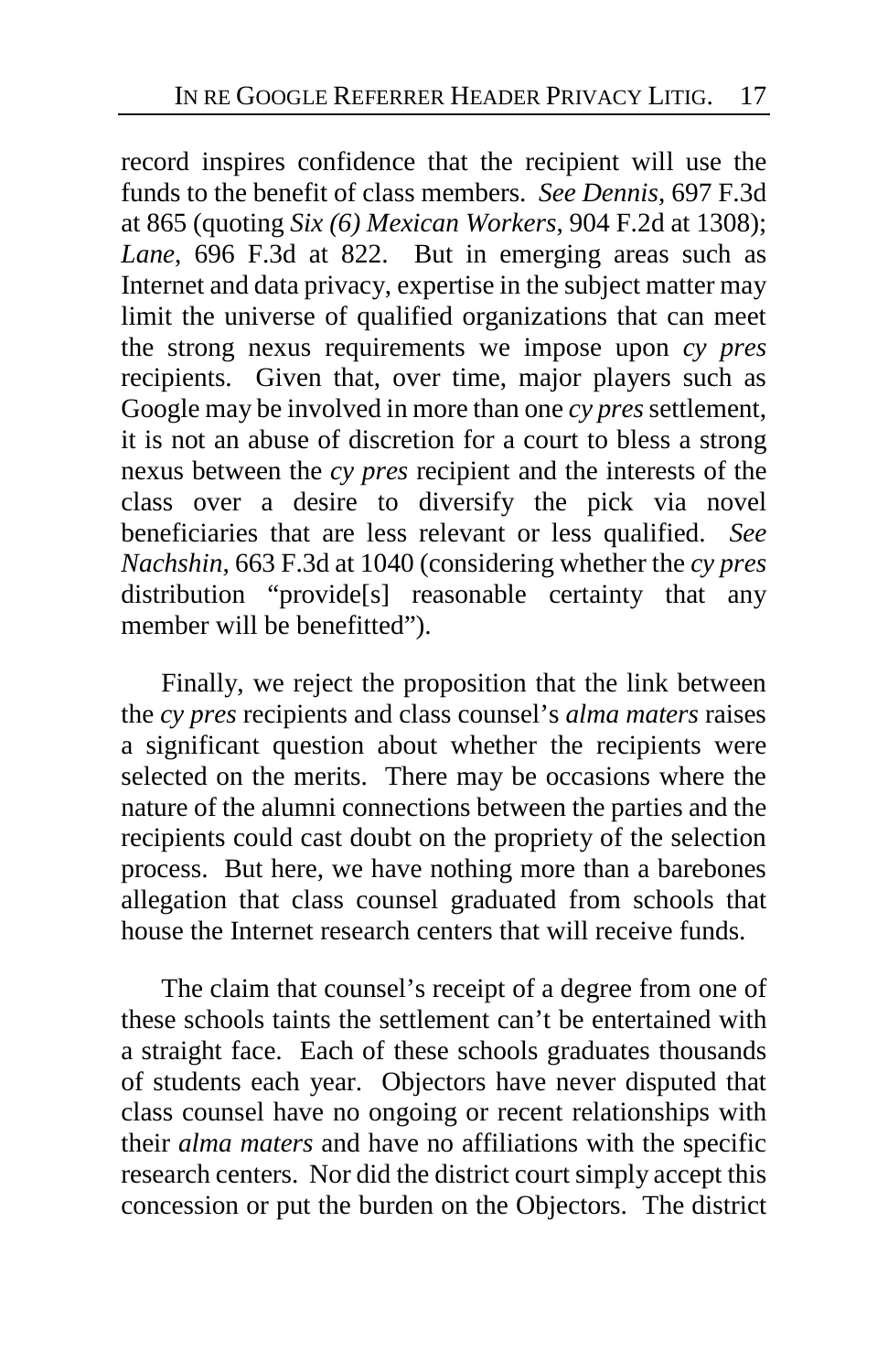court appropriately considered the substance of the objections and explained why those challenges did not undermine the overall fairness of the settlement. *See In re Pac. Enters. Sec. Litig.*, 47 F.3d 373, 377 (9th Cir. 1995). The court affirmatively analyzed the issue and was cognizant of the claim of a potential conflict. All class counsel swore that they have no affiliations with the specific research centers. Class counsel repeated that attestation at the final settlement approval hearing and added that they sit on no boards for any of the proposed recipients. As one class counsel put it, "I simply got my law degree [at Harvard], and that's simply the end of it."**[8](#page-17-0)** The recipients are wellrecognized centers focusing on the Internet and data privacy, and the district court conducted a "careful[] review" of the recipients' "detailed proposals" and found a "substantial nexus" between the recipients and the interests of the class members.**[9](#page-17-1)** No one suggested that any of the centers acted

 $\overline{a}$ 

<span id="page-17-1"></span>**<sup>9</sup>** The dissent challenges the inclusion of the Chicago-Kent College of Law Center for Information, Society and Policy ("CISP") as a recipient, noting that the center was only inaugurated in 2012. *See* CHICAGO-KENT MAG., Summer 2012, at 8, *available at* https://issuu.com/chicagokentlaw/docs/chicago-kent-magazine-2012. This judicial second-guessing does not bear scrutiny, particularly in a field that is developing quickly and where the record reveals a different story. CISP's *cy pres* proposal, which outlines a "privacy preparedness" project that would develop interactive materials to educate the public about ways to protect their Internet and data privacy, notes that the five faculty involved in the proposed project are respected leaders in the field of Internet and privacy law, that CISP has received other *cy pres* awards and grants, and that CISP has hosted five conferences on Internet and data privacy issues that have attracted hundreds of attendees and trained over a hundred journalists on data privacy. In addition, CISP conducts

<span id="page-17-0"></span>**<sup>8</sup>** The dissent's suggestion that what is needed is a hearing with sworn testimony seems superfluous in view of the extensive hearing held by the district court, the specific queries to counsel about the *cy pres* recipients, and the submission of sworn declarations.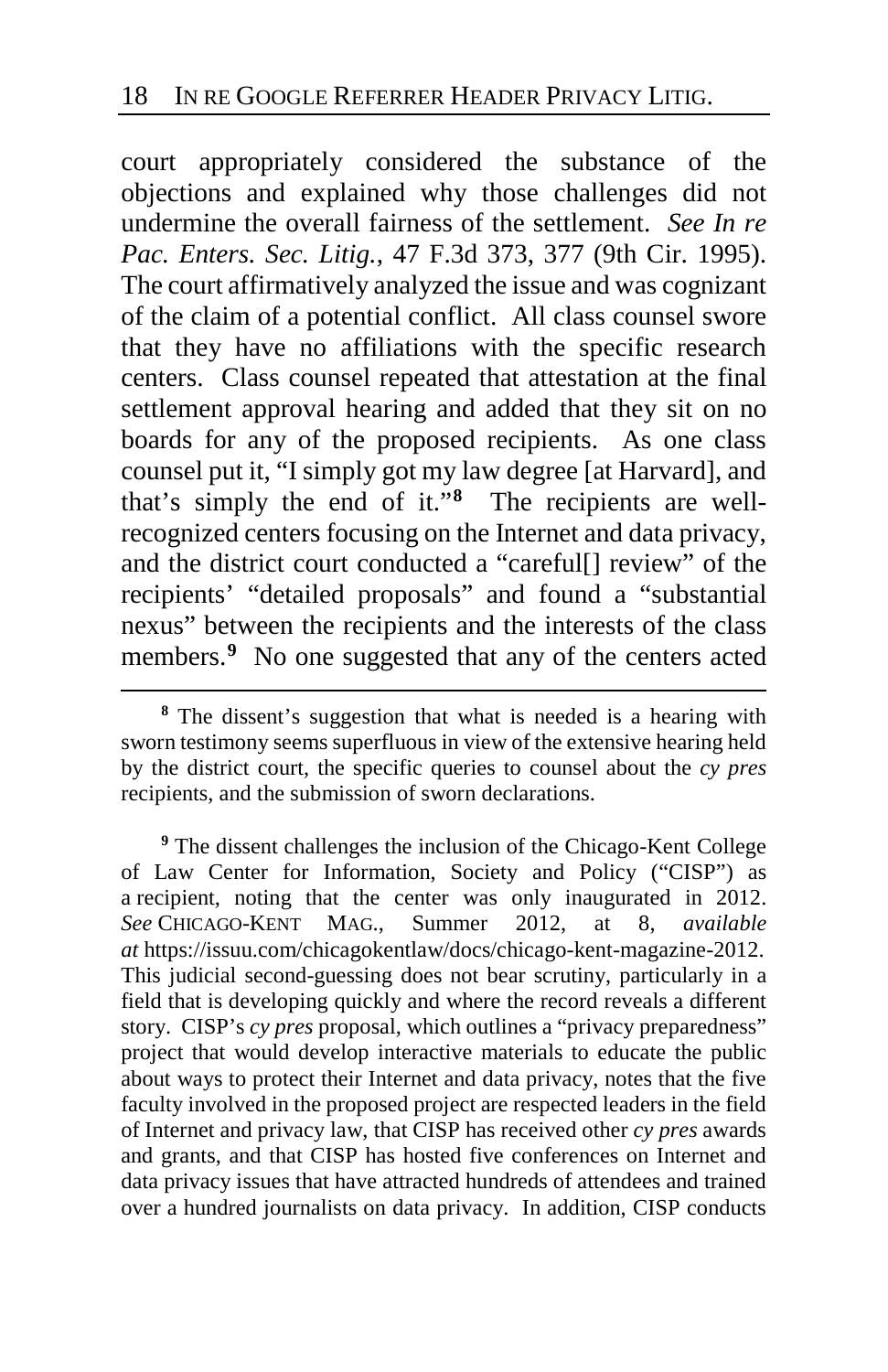with any impropriety, and the Objectors provided no alternative suggestions for other law schools with more qualified centers or institutes. The district court found "no indication that counsel's allegiance to a particular alma mater factored into the selection process," particularly since the identity of the recipients "was a negotiated term included in the Settlement Agreement and therefore not chosen solely by . . . alumni." Thus, the district court gave a "sufficient[ly] reasoned" response to the objections as to the claimed preexisting relationships. *In re Pac. Enters. Sec. Litig.*, 47 F.3d at 377. We can hardly say that the alumni connections cloud the fairness of the settlement.

As an overarching matter, nothing in this record "raise[s] substantial questions about whether the selection of the recipient was made on the merits." *See* Principles of the Law of Aggregate Litig. § 3.07 cmt. b. We do not suggest, however, that a party's prior relationship with a *cy pres* recipient could not be a stumbling block to approval of a settlement. *Cf. Marek*, 134 S. Ct. at 9 (mem.) (statement of Roberts, C.J., respecting the denial of certiorari) (recognizing that given the "fundamental concerns surrounding" *cy pres* awards and their increasing prevalence, the Court "may need to clarify the limits on the use of such remedies" in the future). We hold merely that, under the circumstances here, the district court did not abuse its discretion in approving the *cy pres* recipients.

research in such areas as data aggregation, social networks and health information, and children and internet privacy; engages in policy advocacy, community outreach, and public education; and holds seminars on Internet and data privacy issues for law students. *See Center for Information, Society and Policy*, Kentlaw.iit.edu, https://www.kentlaw.iit.edu/institutes-centers/center-for-informationsociety-and-policy (last visited July 24, 2017).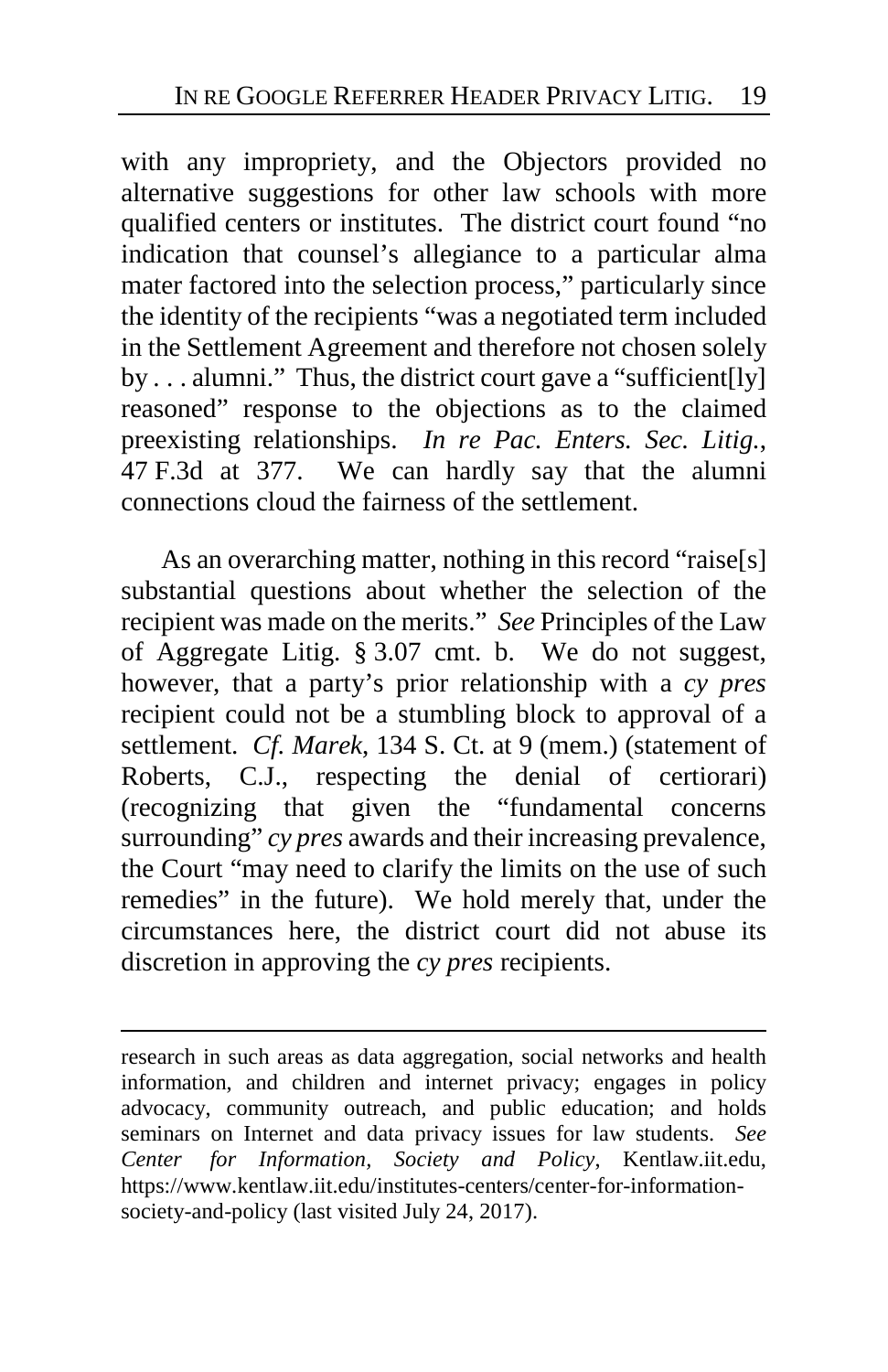### **III. Attorneys' Fees**

Turning to the issue of attorneys' fees, the district court did not abuse its discretion by approving \$2.125 million in fees and \$21,643.16 in costs. As an initial matter, there is no support for Objectors' view that the settlement should have been valued at a lower amount for the purposes of calculating attorneys' fees simply because it was *cy pres*– only. *See generally Lane*, 696 F.3d at 818 (acknowledging a 25% fee award that also involved a *cy pres–*only settlement). Rather, the question is whether the amount of attorneys' fees was reasonable. *In re Bluetooth Headset Prod. Liab. Litig.*, 654 F.3d 935, 941 (9th Cir. 2011).

In a settlement that produces a common fund for the benefit of the entire class, a court has discretion to employ either the "percentage-of-recovery" method or the "lodestar" method to calculate appropriate attorneys' fees, so long as its discretion is exercised so as to achieve a reasonable result. *See id.* at 942. Here, the district court found that the requested fees were appropriate under either metric.

Under the percentage-of-recovery method, the requested fee was equal to 25% of the settlement fund. According to the district court, this percentage was commensurate with the risk posed by the action and the time and skill required to secure a successful result for the class, given that class counsel faced three motions to dismiss and participated in extensive settlement negotiations. The district court also found that this percentage hewed closely to that awarded in similar Internet privacy actions. *See, e.g.*, *In re Netflix Privacy Litig.*, No. 5:11-CV-00379 EJD, 2013 WL 1120801, at \*9–10 (N.D. Cal. Mar. 18, 2013); *see also In re Bluetooth*, 654 F.3d at 942 (noting that 25% is our "benchmark" for a reasonable fee award).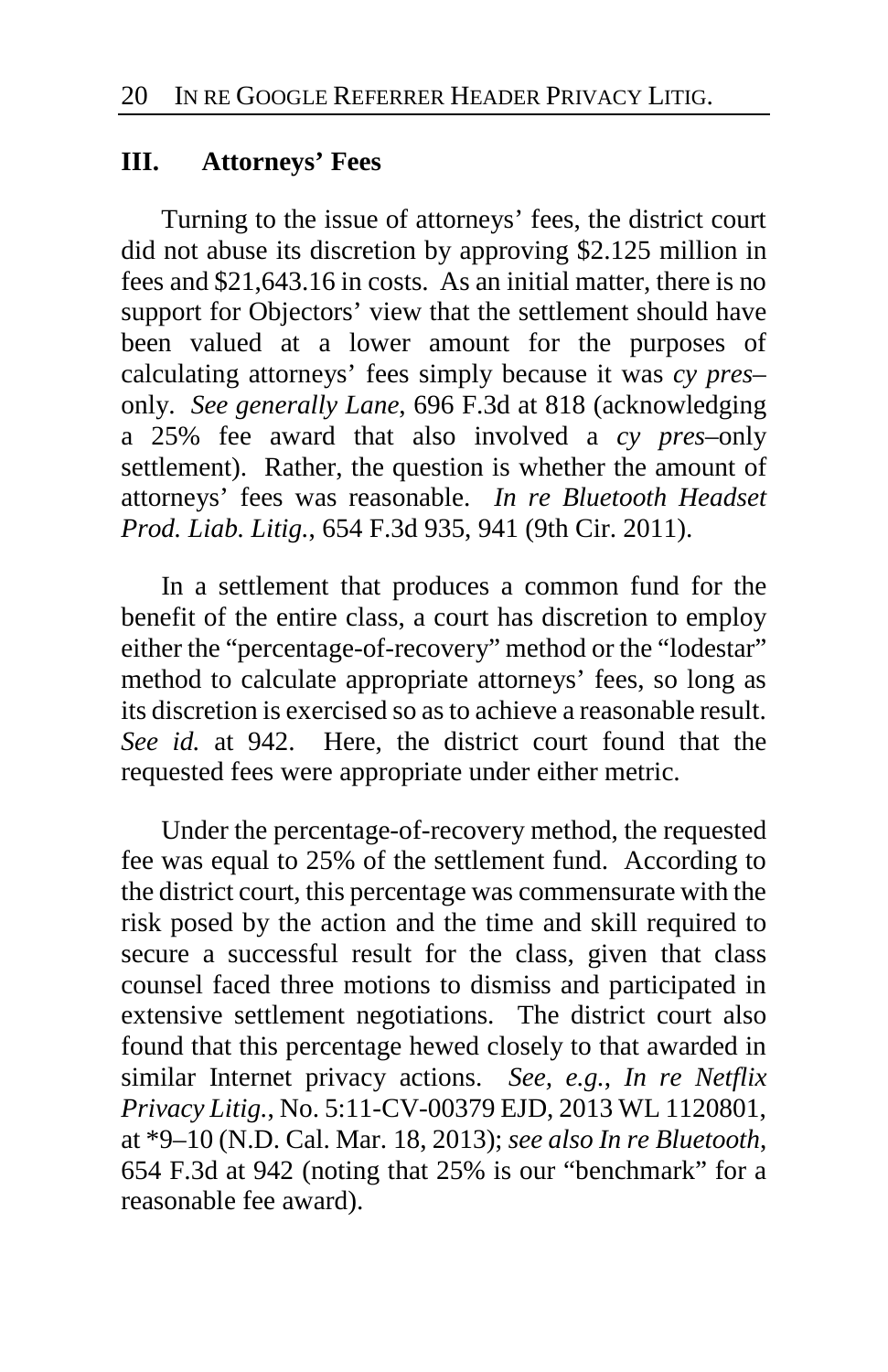Although not required to do so, the district court took an extra step, cross-checking this result by using the lodestar method. *See In re Bluetooth*, 654 F.3d at 941–44 (checking the district court's percentage-of-recovery fees calculation against the lodestar method, which is "calculated by multiplying the number of hours the prevailing party reasonably expended on the litigation . . . by a reasonable hourly rate for the region and the experience of the lawyer"). The district court found that class counsel provided sufficient support for its lodestar calculation that fees totaled \$2,126,517.25.

## **AFFIRMED.**

WALLACE, Circuit Judge, concurring in part and dissenting in part:

I concur in Sections I and III of the majority opinion. I agree that a *cy pres*-only settlement was appropriate in this case and do not contend that the district court abused its discretion in calculating class counsel's fees.

I dissent, however, from Section II of the opinion, in which the majority blesses the district court's approval of the settlement, despite the preexisting relationships between class counsel and the *cy pres*recipients. To me, the fact alone that 47% of the settlement fund is being donated to the alma maters of class counsel raises an issue which, in fairness, the district court should have pursued further in a case such as this. The district court made no serious inquiry to alleviate that concern. Accordingly, I would vacate the district court's approval of the class settlement, and remand with instructions to hold an evidentiary hearing, examine class counsel under oath, and determine whether class counsel's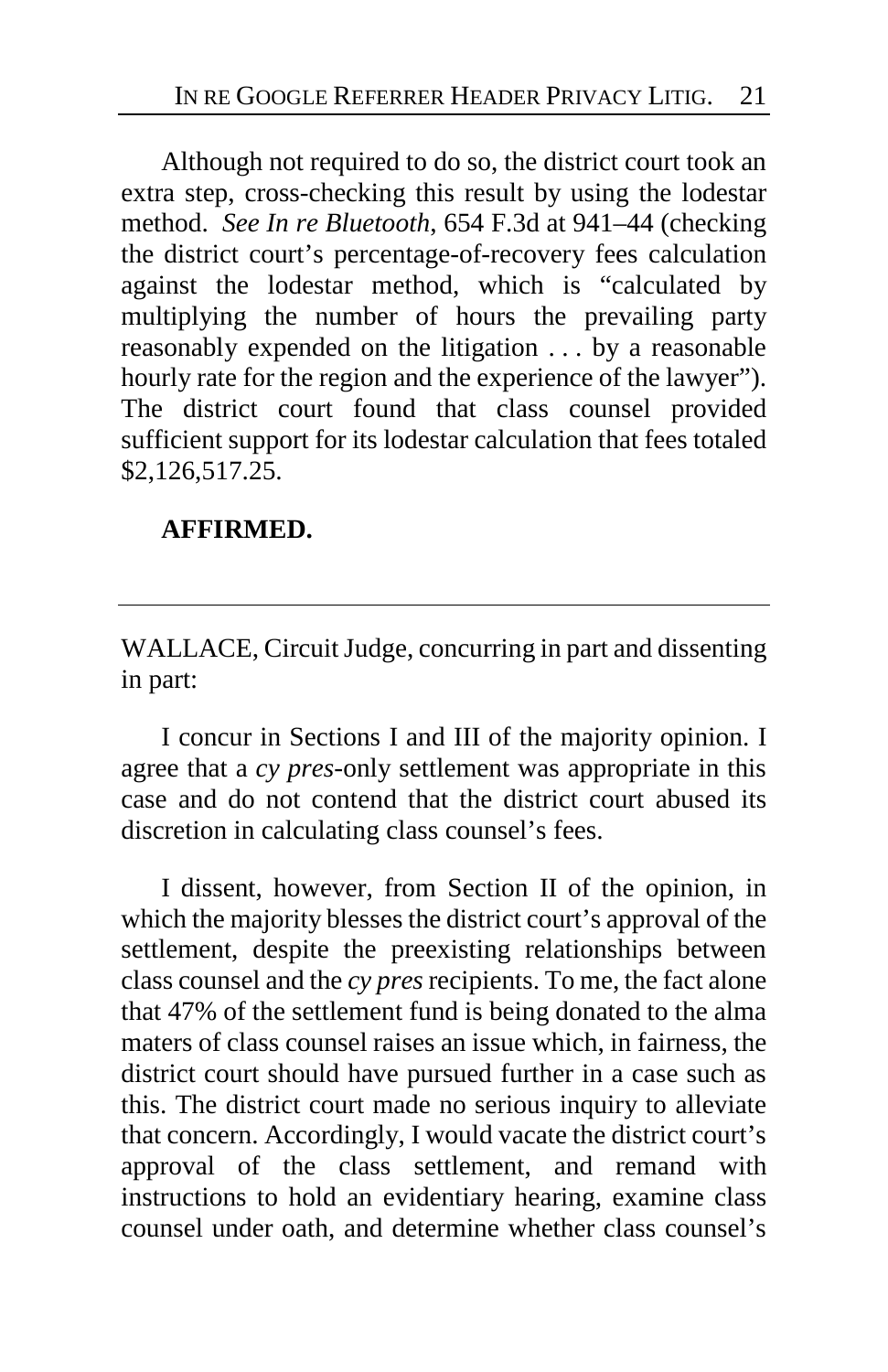prior affiliation with the *cy pres* recipients played *any* role in their selection as beneficiaries.

I.

As the majority opinion outlines, plaintiffs in this case alleged that Google violated class members' privacy rights by disclosing personal information (such as search terms) to unauthorized third parties. Google's practice allegedly violated the federal Stored Communications Act, along with various state laws. After several rounds at the motion to dismiss stage, the parties agreed to a class-wide settlement (before formal class certification by the district court). The parties estimated the size of the class to be 129 million people.

The settlement contained the following key terms: (1) Google agreed to pay \$8.5 million into a settlement fund; (2) Google would provide notice of the settlement on its website; (3) each class representative would receive \$5,000, claims administration costs would be \$1 million, and attorney's fees would be \$2.125 million (25% of the settlement fund); and (4) the remainder of the settlement fund (about \$5 million) would go to six *cy pres* recipients. The six *cy pres* recipients were to be Carnegie Mellon University (21% of the remainder), the World Privacy Forum (17%), Chicago-Kent College of Law Center for Information, Society and Policy (16%), the Stanford Center for Internet and Society (16%), the Berkman Center for Internet and Society at Harvard University (15%), and that the AARP Foundation (15%).

II.

We review a district court's approval of a class action settlement for an abuse of discretion. *Rodriguez v. W. Publ'g*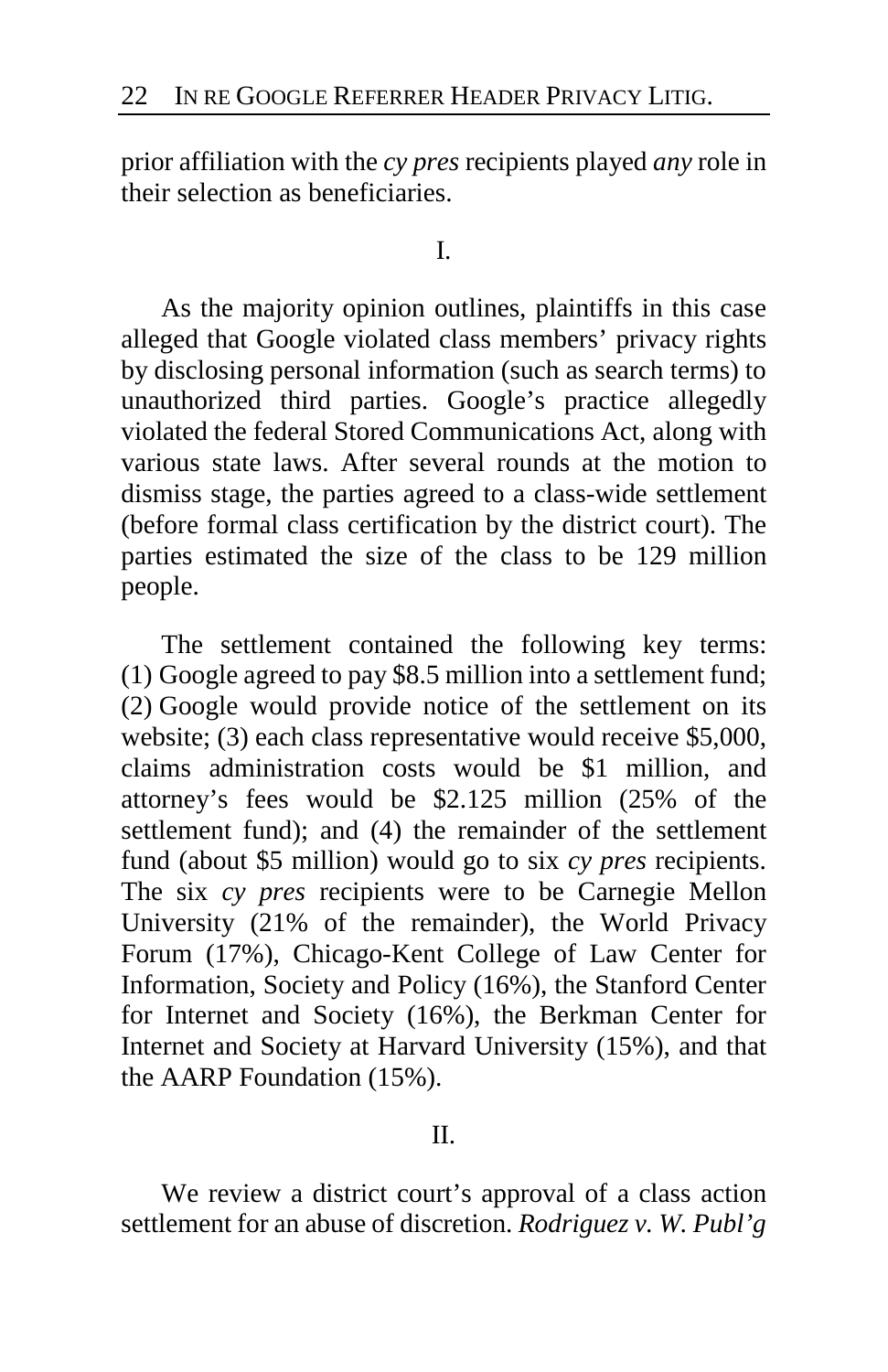*Corp*., 563 F.3d 948, 963 (9th Cir. 2009). Here, however, the parties reached the settlement before the class certification stage. "Prior to formal class certification, there is an even greater potential for a breach of fiduciary duty owed the class during settlement. Accordingly, such agreements must withstand an even higher level of scrutiny for evidence of collusion or other conflicts of interest than is ordinarily required." *In re Bluetooth Headset Prod. Liab. Litig.*, 654 F.3d 935, 946 (9th Cir. 2011).

As stated above, three of the *cy pres* distribution payments in our case are to Chicago-Kent College of Law (16%), Stanford (16%), and Harvard (15%). Attorneys for the class attended all three of these institutions. We, along with other courts and observers, have pointed out the unseemly occurrence of *cy pres* funds being doled out to interested parties' alma maters. *See, e.g., Nachshin v. AOL, LLC*, 663 F.3d 1034, 1039 (9th Cir. 2011); *Securities & Exchange Comm'n v. Bear, Stearns & Co., Inc.*, 626 F.Supp.2d 402, 414–16 (S.D.N.Y. 2009); Adam Liptak, *Doling out Other People's Money*, N.Y. Times, Nov. 26, 2007 ("Lawyers and judges have grown used to controlling these pots of money, and they enjoy distributing them to favored charities, alma maters and the like").

In response to this all-too-common development, the American Law Institute has set forth, in its Principles of the Law of Aggregate Litigation, that "[a] *cy pres*remedy should not be ordered if the court or any party has any significant prior affiliation with the intended recipient that would raise substantial questions about whether the selection of the recipient was made on the merits." American Law Institute (ALI), Principles of the Law of Aggregate Litigation § 3.07 comment b (2010) (emphasis added). Although the majority tells us correctly that no circuit has adopted the specific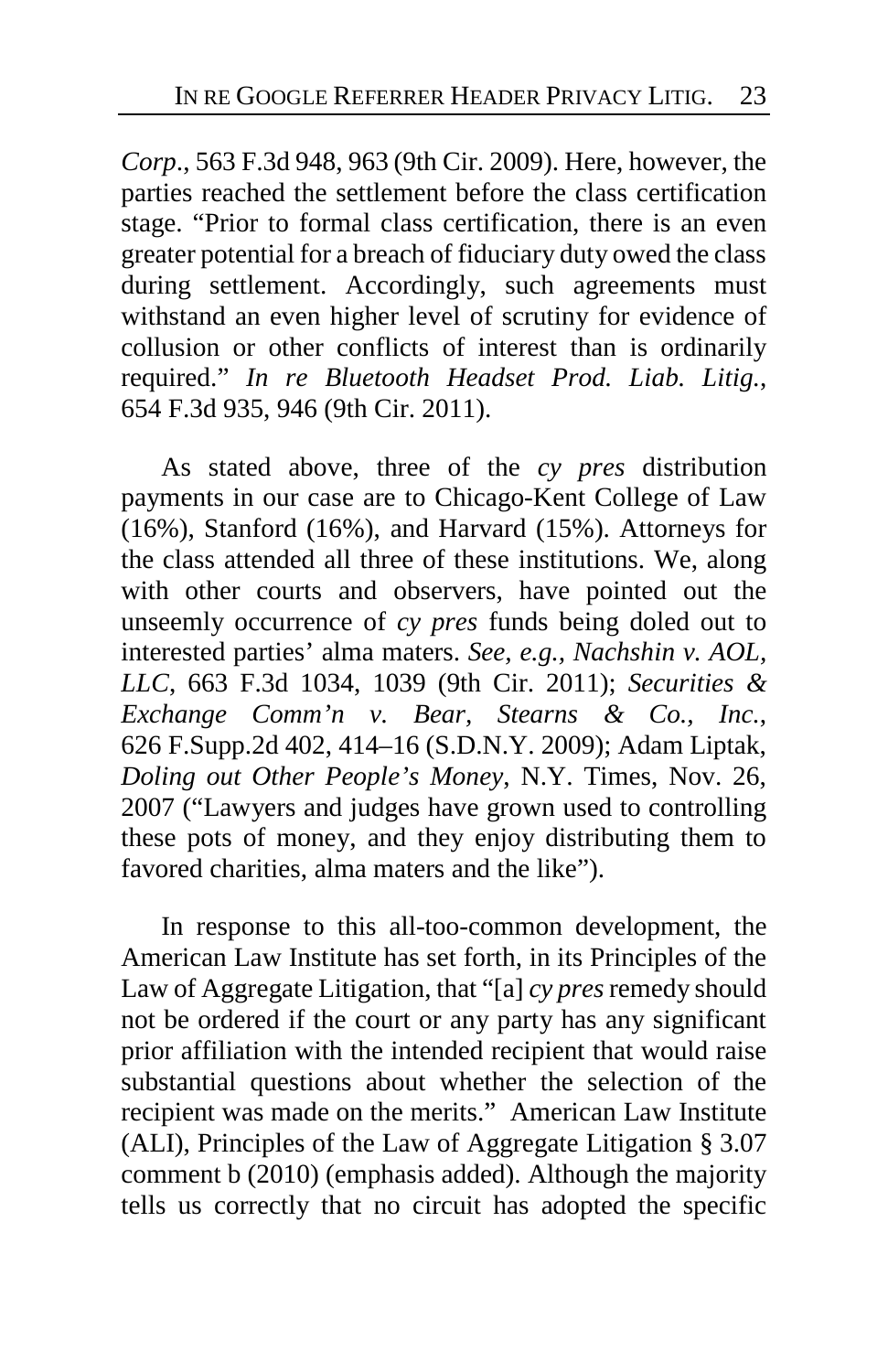"prior affiliation" language, circuits have endorsed § 3.07's guidance regarding scrutinizing *cy pres* disbursements. *See, e.g., In re BankAmerica Corp. Sec. Litig.*, 775 F.3d 1060, 1064–65 (8th Cir. 2015) (vacating a *cy pres* settlement because "class counsel and the district court entirely ignored this now-published ALI authority"); *In re Baby Prods. Antitrust Litig.*, 708 F.3d 163, 172 (3d Cir. 2013) (quoting ALI § 3.07, comment a (2010)); *In re Lupron Marketing and Sales Practices Litig.*, 677 F.3d 21, 33 (1st Cir. 2012) (citing to ALI § 3.07 and asserting that "[c]ourts have generally agreed with the ALI Principles").

I conclude that our circuit should adopt the ALI's guidance as set forth in § 3.07. District courts should be required to scrutinize *cy pres* settlements when the proffered recipients of the funds have a "prior affiliation" with counsel, a party, or even the judge, especially when one of those players is a loyal alumni of a *cy pres* recipient. I do not mean to suggest that class counsel's alma mater can never be a *cy pres* beneficiary. Rather, I propose that the burden should be on class counsel to show through sworn testimony, in an on-the-record hearing, that the prior affiliation played *no role* in the negotiations, that other institutions were sincerely considered, and that the participant's alma mater is the proper *cy pres* recipient.

The majority responds to this line of argument by asserting that "here, we have nothing more than a barebones allegation that class counsel graduated from schools that house the Internet research centers that will receive funds." The majority then salutes the district court's conclusion that there is "no indication that counsel's allegiance to a particular alma mater factored into the selection process," and stresses that the *cy pres* recipients were a negotiated term, not chosen solely by alumni. In essence, the majority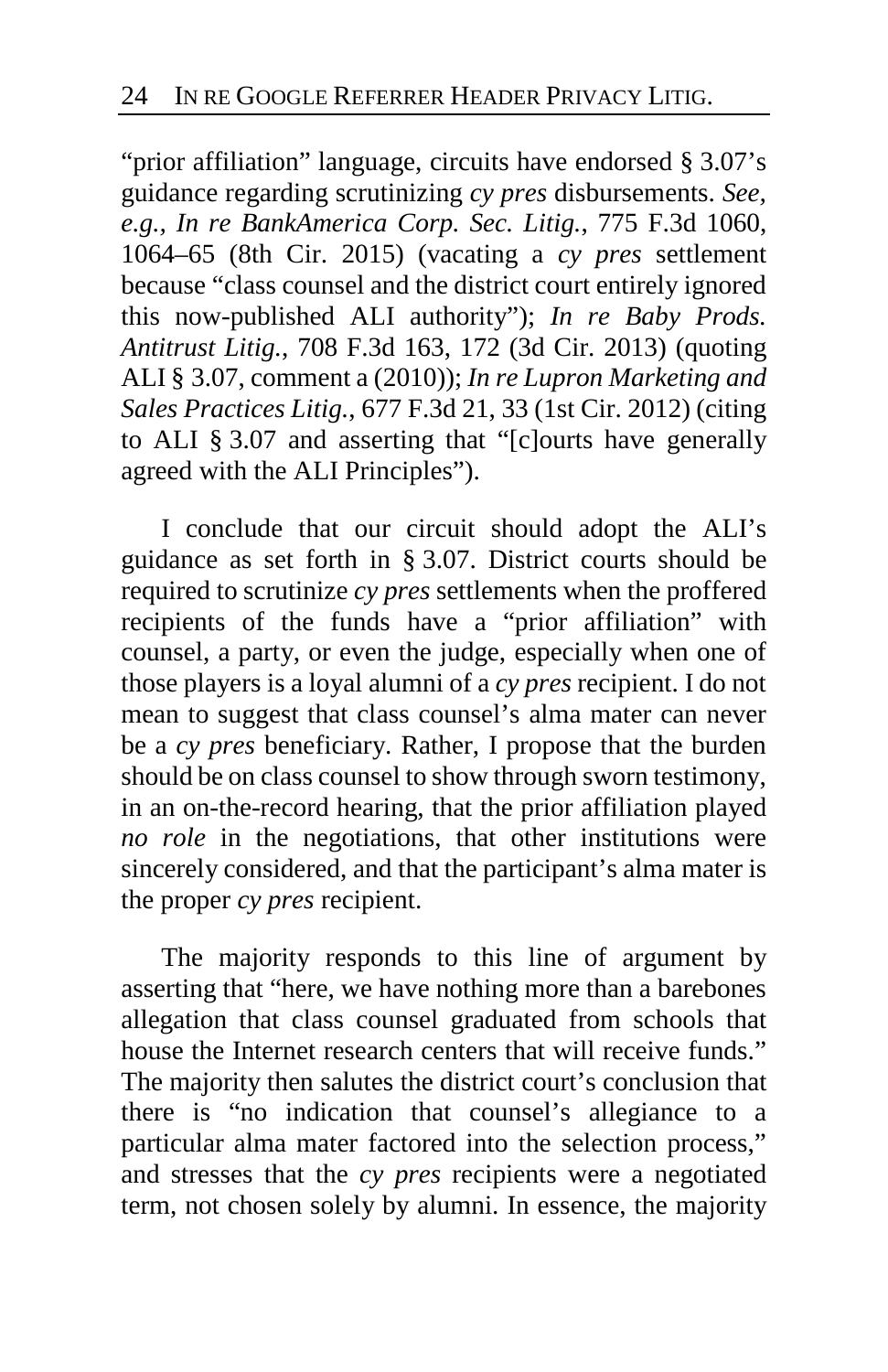holds that despite the nascent dangers posed by apportioning *cy pres* funds to the distributing parties' alma maters, the burden is entirely on the objectors to show that the settlement might be tainted.

I disagree fundamentally with this analysis. Our precedent requires that district courts "must be particularly vigilant not only for explicit collusion, but also for more subtle signs that class counsel have allowed pursuit of their own self-interests and that of certain class members to infect the negotiations." *In re Bluetooth*, 654 F.3d at 947. In our case, we have a *cy pres*-only settlement. That alone raises a yellow flag. Furthermore, we have a class settlement before formal class certification. That raises another yellow flag. Lastly, we have almost half of the settlement fund, several million dollars, being given to class counsel's alma maters. To me, that raises a red flag. I am especially dubious of the inclusion of the Center for Information, Society and Policy at Chicago-Kent Law School (a law school attended by class counsel), which center appears to have inaugurated only a year before the parties herein agreed to their settlement. Even with these red and yellow flags, under the majority's holding, the burden is still on the objectors to prove more, despite the objectors' lack of access to virtually any relevant evidence that would do so.

I would hold that the combination of a *cy pres*-only award, a pre-certification settlement, and the fact that almost half the *cy pres* fund is going to class counsel's alma maters, is sufficient to shift the burden to the proponents of the settlement to show, on a sworn record, that nothing in the acknowledged relationship was a factor in the ultimate choice. Here, the only sworn-to items in the record on this issue are boiler plate, one-line declarations from class counsel stating "I have no affiliation" with the subject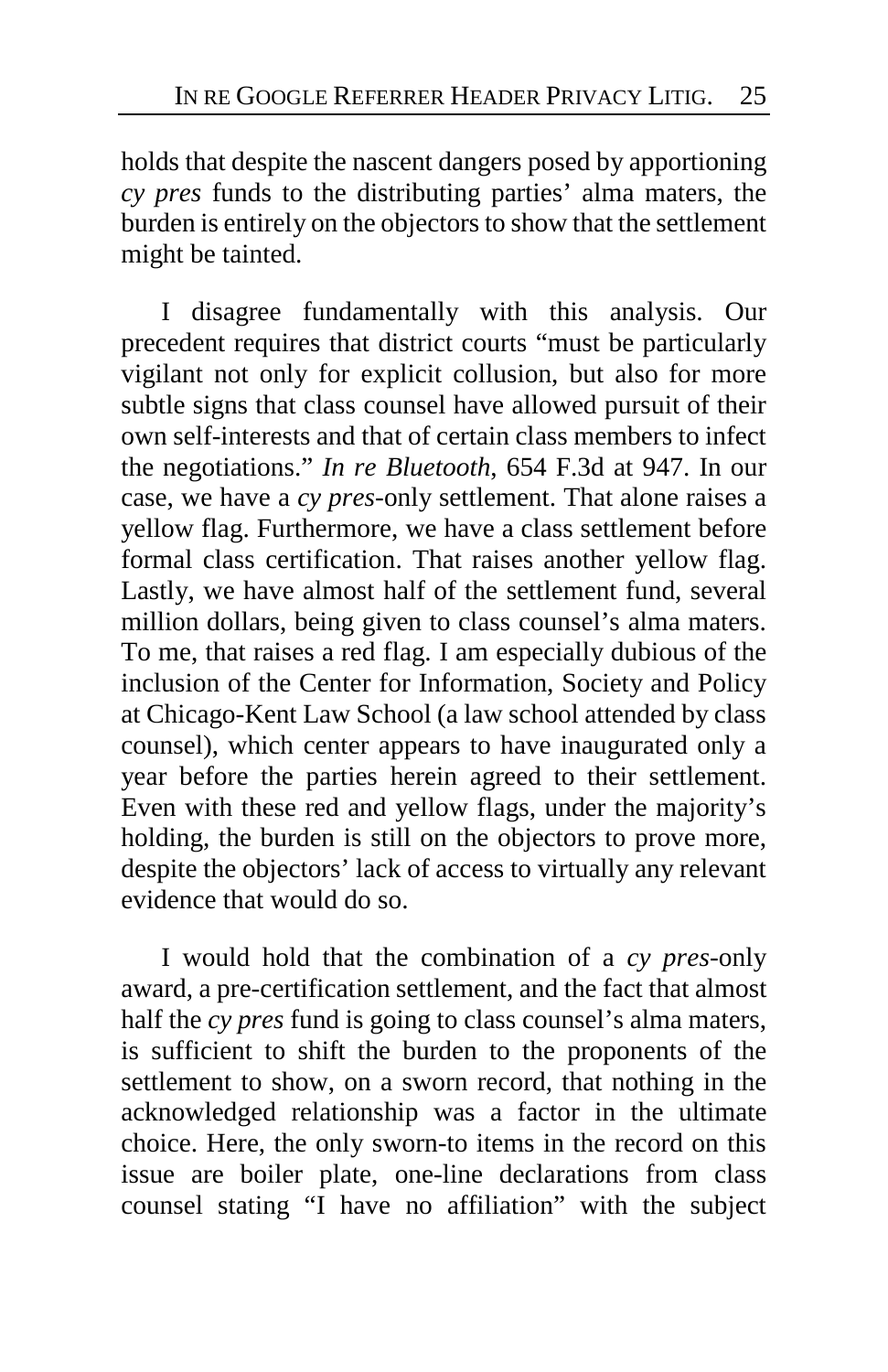institutions. While the majority asserts that the district court conducted a "careful review," these terse declarations are the only shred of sworn-to evidence in the record. There was essentially nothing for the district court to review—carefully or not. Although there was some discussion between counsel and the district court during the hearings on the settlement, this was nothing more than unsworn lawyer talk during an oral argument.**[1](#page-25-0)**

I still have many questions surrounding how these universities were chosen, such as: What other institutions were considered? Why were the non-alma mater institutions rejected? What relationship have counsel had with these universities? Have counsel donated funds to their alma maters in the past? Do counsel serve on any alma mater committees or boards? Do counsel's family members? How often do counsel visit their alma maters? There are many questions still lingering that have not been answered under oath. Here, as we have directed before, "the district court should have pressed the parties to substantiate their bald assertions with corroborating evidence." *Id*. at 948.

Although I would vacate the parties' settlement, I express no opinion on the definitive fairness of the parties' agreement. It is not the province of appellate judges to "substitute our notions of fairness for those of the district judge." *Officers for Justice v. Civ. Serv. Commission of the City and County of San Francisco*, 688 F.2d 615, 626 (9th

<span id="page-25-0"></span>**<sup>1</sup>** I disagree with the majority's assertion that "sworn testimony seems superfluous" because counsel submitted one-line boilerplate declarations and the district court heard some unsworn argument from the lawyers. My experience as a trial judge taught me to be skeptical of unsworn statements from lawyers, especially when it comes to conflict of interest issues. To me, there is a significant difference between sworn and unsworn testimony.